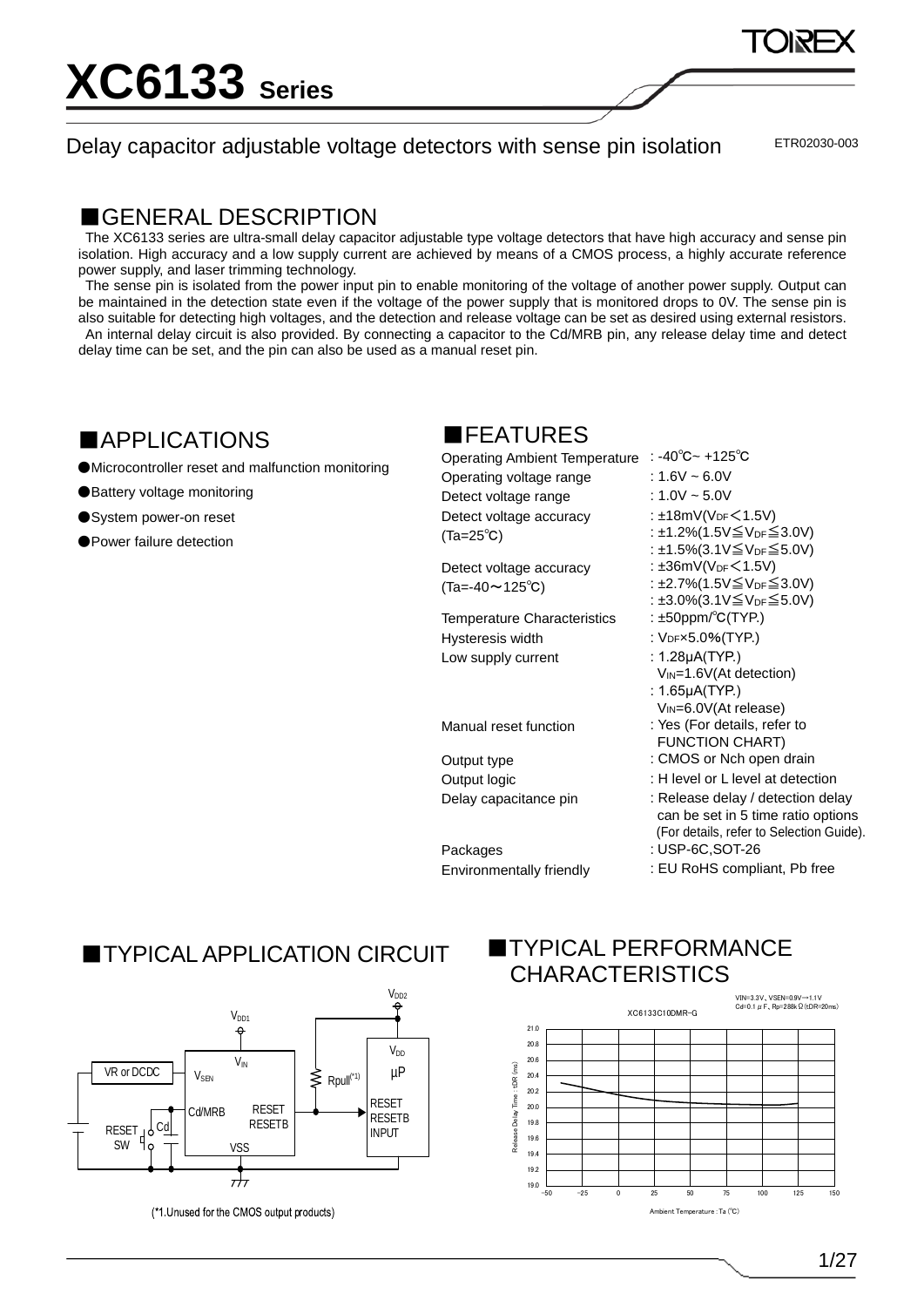## ■BLOCK DIAGRAMS



(1)XC6133C Series A/B/C/D/L type (RESET OUTPUT: CMOS/Active High)

\* Diodes inside the circuit are an ESD protection diode and a parasitic diode.



(2)XC6133C Series E/F/H/K/M type (RESETB OUTPUT: CMOS/Active Low)

\* Diodes inside the circuit are an ESD protection diode and a parasitic diode.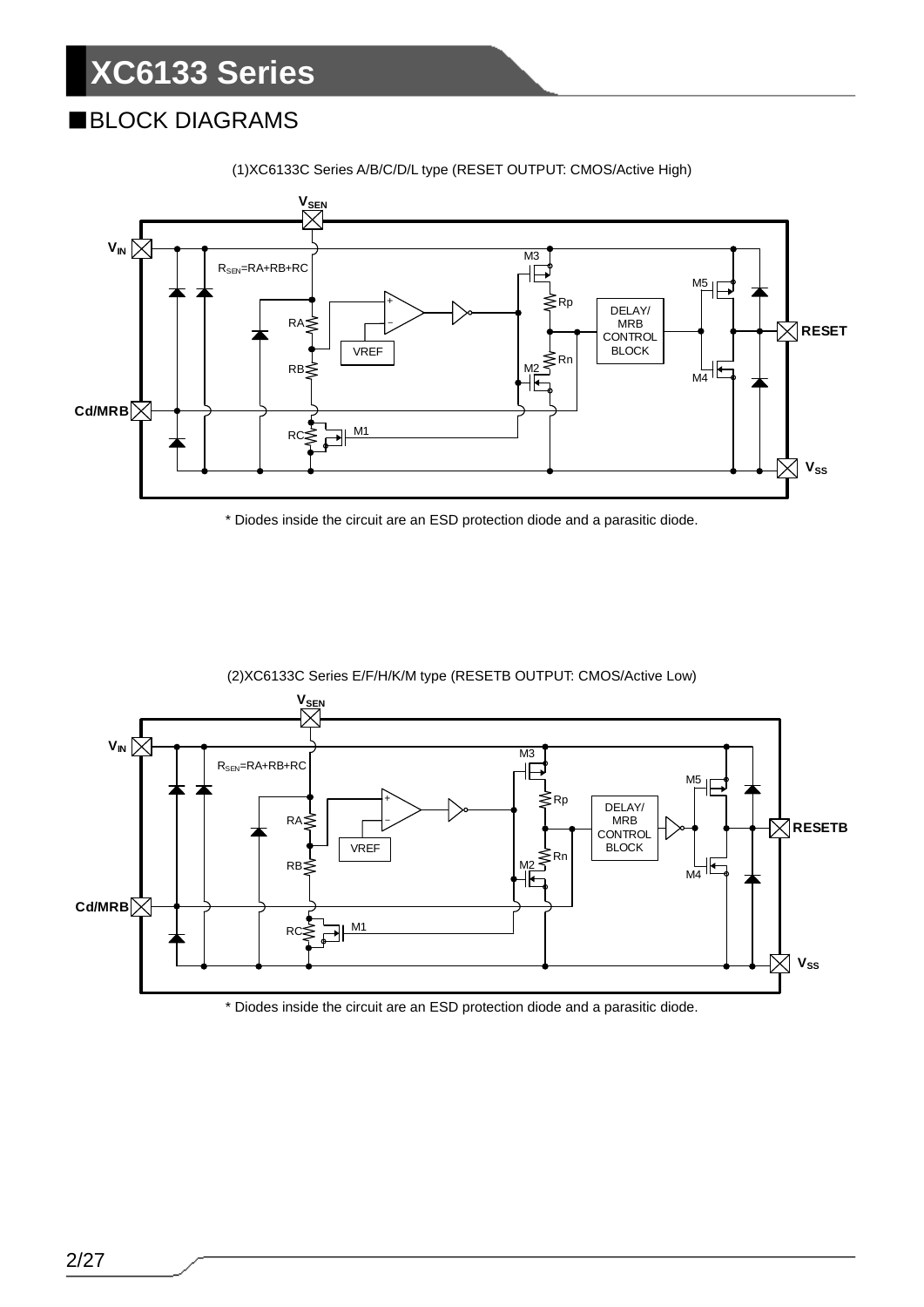### ■BLOCK DIAGRAMS (Continued)



(3)XC6133N Series A/B/C/D/L type (RESET OUTPUT: Nch open drain/Active High)

\* Diodes inside the circuit are an ESD protection diode and a parasitic diode.



(4)XC6133N Series E/F/H/K/M type (RESETB OUTPUT: Nch open drain/Active Low)

\* Diodes inside the circuit are an ESD protection diode and a parasitic diode.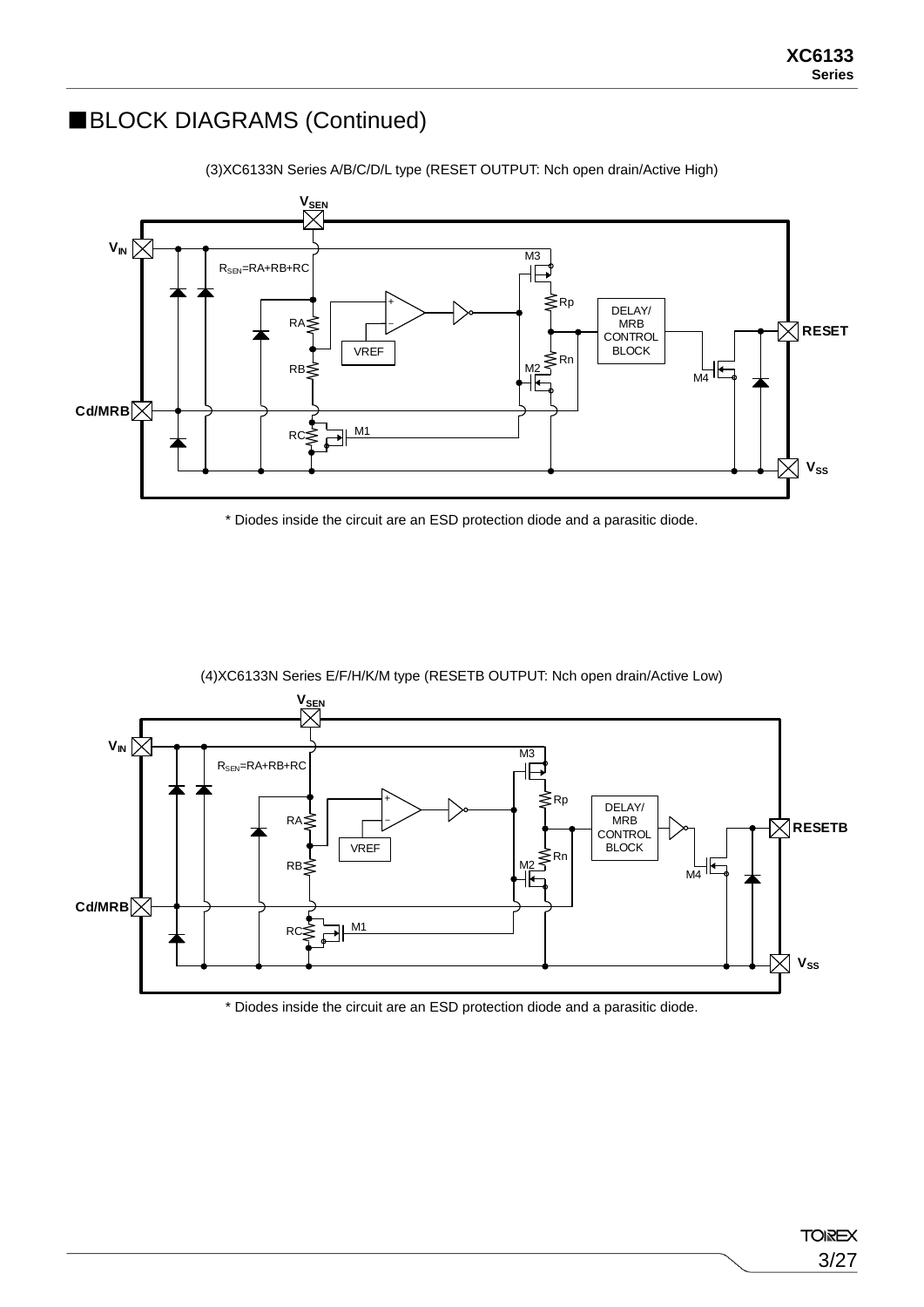## ■PRODUCT CLASSIFICATION

### ●Ordering Information

XC6133①②③④⑤⑥-⑦(\*1)

| <b>DESIGNATOR</b>        | ITEM                        | <b>SYMBOL</b> | <b>DESCRIPTION</b>                  |
|--------------------------|-----------------------------|---------------|-------------------------------------|
|                          |                             | C             | <b>CMOS output</b>                  |
| $^\circledR$             | <b>Output Configuration</b> | N             | Nch open drain output               |
| (2)3                     | Detect Voltage              | $10 - 50$     | e.g. $1.0V \rightarrow Q=1$ , $Q=0$ |
| $\circledast$            | TYPE                        | $A \sim M$    | <b>Refer to Selection Guide</b>     |
| $56 - 7$ <sup>(*1)</sup> |                             | MR-G          | SOT-26 (3,000pcs/Reel)              |
|                          | Packages (Order Unit)       | ER-G          | USP-6C (3,000pcs/Reel)              |

(\*1) The "-G" suffix denotes Halogen and Antimony free as well as being fully EU RoHS compliant.

#### ●Selection Guide

| <b>TYPE</b> | <b>RESET/RESETB OUTPUT</b>  |         | DELAY(Rp:Rn)                 | <b>HYSTERESIS</b> |
|-------------|-----------------------------|---------|------------------------------|-------------------|
| A           | Active High <sup>(*2)</sup> | 1:0     | $144k\Omega:0\Omega$         | 5.0%(TYP)         |
| B           |                             | 1:0.125 | $144k\Omega$ : 18k $\Omega$  |                   |
| C           |                             | 1:1     | $144k\Omega:144k\Omega$      |                   |
| D           |                             | 2:1     | $288k\Omega$ : 144k $\Omega$ |                   |
| L           |                             | 0.076:1 | $11k\Omega:144k\Omega$       |                   |
| E           | Active Low <sup>(*2)</sup>  | 1:0     | $144k\Omega:0\Omega$         |                   |
| F           |                             | 1:0.125 | $144k\Omega$ : 18k $\Omega$  |                   |
| н           |                             | 1:1     | $144k\Omega:144k\Omega$      |                   |
| K           |                             | 2:1     | $288k\Omega:144k\Omega$      |                   |
| M           |                             | 0.076:1 | $11k\Omega$ : 144k $\Omega$  |                   |

<sup>(\*2)</sup> "Active High" is H level when detection occurs, and "Active Low" is L level when detection occurs.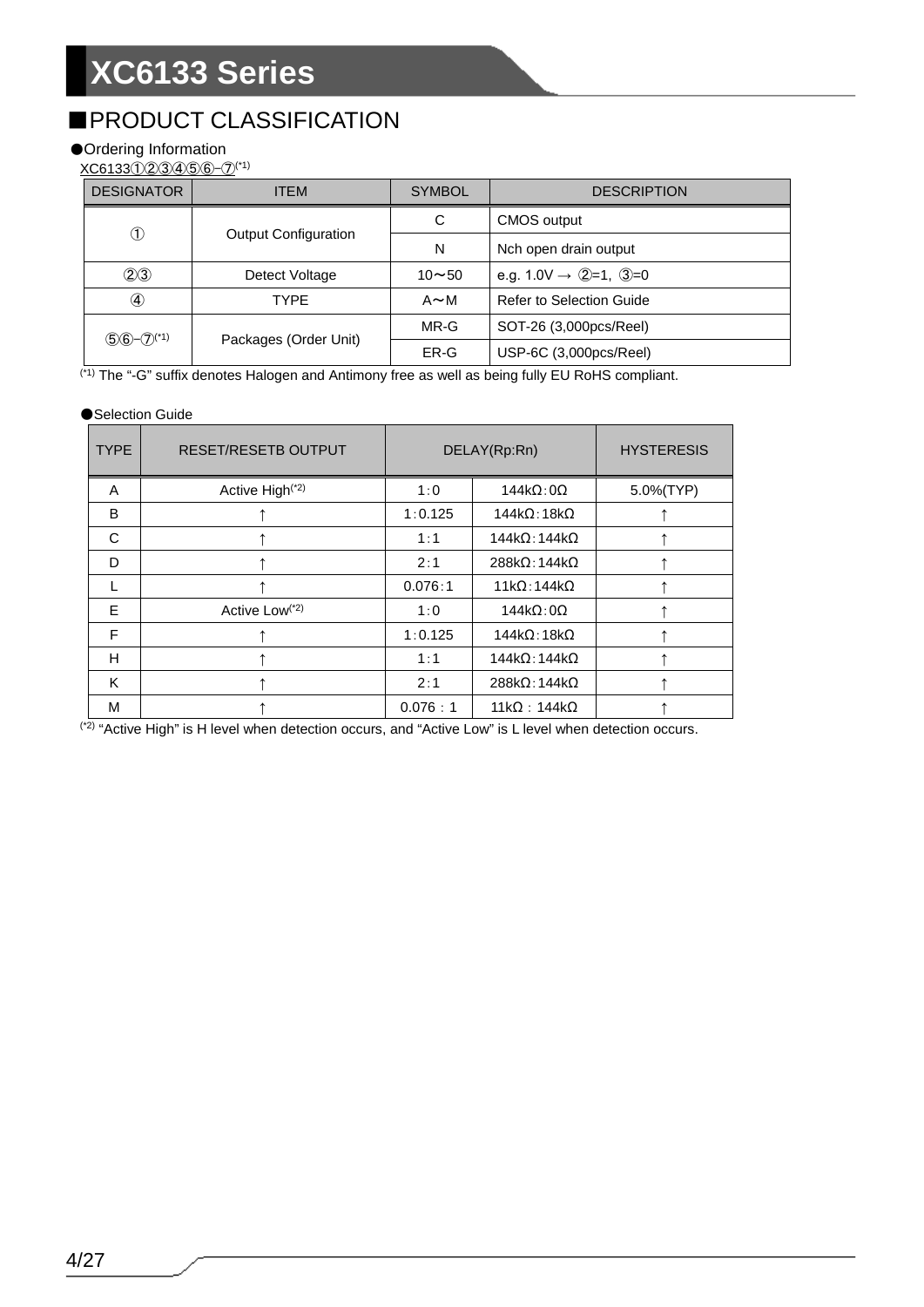### ■PIN CONFIGURATION

### ●A/B/C/D/L type



\*The dissipation pad for the USP-6C package should be solder-plated in reference mount pattern and metal masking so as to enhance mounting strength and heat release. If the pad needs to be connected to other pins, it should be connected to Vss (No. 5) pin.

| <b>PIN NUMBER</b> |        | <b>PIN NAME</b>        | <b>FUNCTION</b>                                       |
|-------------------|--------|------------------------|-------------------------------------------------------|
| <b>SOT-26</b>     | USP-6C |                        |                                                       |
|                   | 3      | V <sub>IN</sub>        | Power Input                                           |
| $\mathcal{P}$     | 2      | <b>RESETB</b>          | Reset Output (Active Low) <sup>(*1)</sup>             |
|                   |        | <b>RESET</b>           | Reset Output (Active High) <sup>(*1)</sup>            |
| 3                 |        | <b>NC</b>              | No Connection                                         |
| 4                 | 6      | <b>V<sub>SEN</sub></b> | <b>Voltage Sense</b>                                  |
| 5                 | 5      | Vss                    | Ground                                                |
| 6                 | 4      | Cd/MRB                 | Adjustable Pin for Delay Time/<br><b>Manual Reset</b> |

### ■PIN ASSIGNMENT

(\*1) Refer to the ④ in Ordering Information table.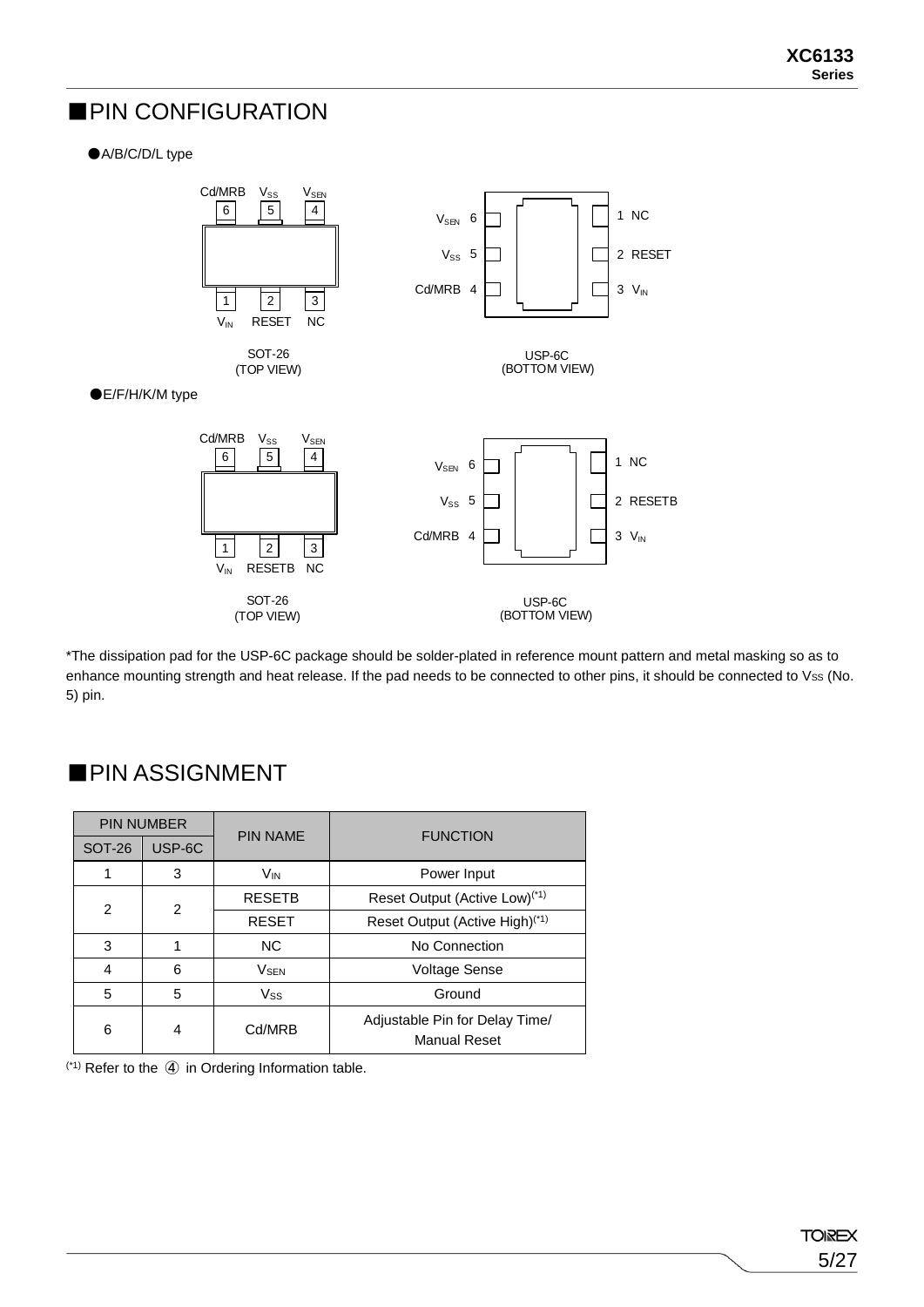## ■FUNCTION CHART

| <b>PIN</b><br><b>NAME</b> | <b>SIGNAL</b> | <b>STATUS</b>                            |
|---------------------------|---------------|------------------------------------------|
|                           |               | <b>Forced Reset</b>                      |
| Cd/MRB                    | н             | For details, refer to " Function Chart " |
|                           | OPEN          | <b>Normal Operation</b>                  |

### ●Function Chart 1.6V≦V<sub>IN</sub>≦6.0V

|                                                      |                                         | <b>Transition of VRESET Condition</b> | <b>Transition of VRESETB Condition</b> |
|------------------------------------------------------|-----------------------------------------|---------------------------------------|----------------------------------------|
| <b>VSEN</b>                                          | V <sub>Cd/MRB</sub>                     | TYPE:A/B/C/D/L                        | TYPE:E/F/H/K/M                         |
|                                                      | V <sub>Cd/MRB</sub> ≦V <sub>MRL</sub>   | Reset (High Level) <sup>(*2)</sup>    | Reset (Low Level) <sup>(*1)</sup>      |
| $V_{\text{SEN}} \geq V_{\text{DF}} + V_{\text{HYS}}$ | $V_{\text{Cd/MRB}} \geq V_{\text{MRH}}$ | Release (Low Level) <sup>(*1)</sup>   | Release (High Level) <sup>(*2)</sup>   |
| $V_{\text{SEN}}{\leq}V_{\text{DF}}$                  | $V_{\text{Cd/MRB}} \leq V_{\text{MRL}}$ | Reset (High Level) <sup>(*2)</sup>    | Reset (Low Level) <sup>(*1)</sup>      |
|                                                      | $V_{\text{Cd/MRB}} \geq V_{\text{MRH}}$ | Undefined $(3)$                       | Undefined $(1, 3)$                     |

<sup>(\*1)</sup> CMOS output:  $V_{IN} \times 0.1$  or less, N-ch open drain output, pull-up voltage  $\times 0.1$  or less.

(\*2) CMOS output:  $V_{IN} \times 0.9$  or higher, N-ch open drain output, pull-up voltage  $\times$  0.9 or higher.

 $(3)$  For details, refer to page 16  $<$  Manual reset function $>$ .

## ■ABSOLUTE MAXIMUM RATINGS

|                                      |                         |                        |                     |                                         | $Ta = 25^{\circ}C$ |  |
|--------------------------------------|-------------------------|------------------------|---------------------|-----------------------------------------|--------------------|--|
| <b>PARAMETER</b>                     |                         | <b>SYMBOL</b>          |                     | <b>RATINGS</b>                          | <b>UNITS</b>       |  |
| Input Voltage                        |                         | <b>V<sub>IN</sub></b>  |                     | $-0.3 - +7.0$                           | V                  |  |
| <b>V<sub>SEN</sub> Pin Voltage</b>   |                         | <b>V<sub>SEN</sub></b> |                     | $-0.3 - +7.0$                           | V                  |  |
| Cd/MRB Pin Voltage                   |                         |                        | V <sub>Cd/MRB</sub> | $-0.3 \sim +V_{IN}+0.3$ or $+7.0^{(1)}$ | V                  |  |
|                                      | XC6133C <sup>(*2)</sup> |                        |                     | $-0.3 \sim +V_{IN}+0.3$ or $+7.0^{(1)}$ | $\vee$             |  |
| Output Voltage                       | $XCG133N^{(3)}$         | <b>VRESETB</b>         | <b>VRESET</b>       | $-0.3 - +7.0$                           | $\vee$             |  |
| <b>Cd/MRB Pin Current</b>            |                         | <b>Cd/MRB</b>          |                     | ±5.0                                    | mA                 |  |
| <b>Output Current</b>                | $XCG133C^{(2)}$         |                        |                     | ±50                                     | mA                 |  |
|                                      | $XCG133N^{(3)}$         | <b>IRBOUT</b>          | <b>IROUT</b>        | $+50$                                   | mA                 |  |
|                                      | <b>SOT-26</b>           |                        |                     | 250                                     |                    |  |
|                                      |                         |                        |                     | 600 (40mm x 40mm Standard board) (*4)   | mW                 |  |
| Power Dissipation                    | USP-6C                  |                        | Pd<br>100           |                                         |                    |  |
|                                      |                         |                        |                     | 1250 (JESD51-7 board) (*4)              |                    |  |
| <b>Operating Ambient Temperature</b> |                         |                        | Topr                | $-40 - +125$                            | $^{\circ}C$        |  |
| Storage Temperature                  |                         | Tstg                   |                     | $-55 - +125$                            | $^{\circ}C$        |  |

 $*$  All voltages are described based on the  $V_{SS}$ .

(\*1) The maximum value should be either  $V_{IN}+0.3$  or  $+7.0$  in the lowest.

(\*2) CMOS Output

(\*3) N-ch Open Drain Output

(\*4) The power dissipation figure shown is PCB mounted and is for reference only. The mounting condition is please refer to PACKAGING INFORMATION.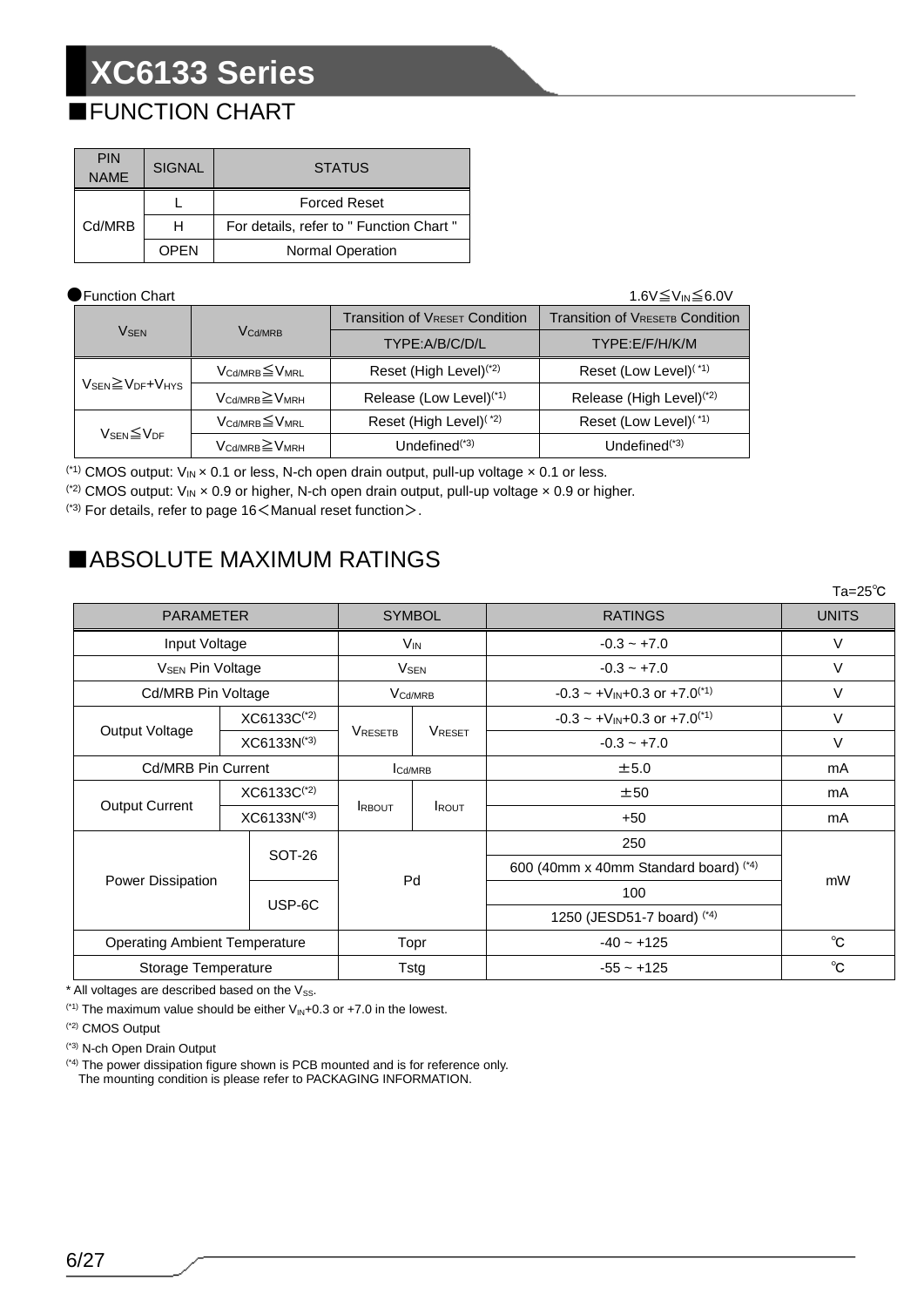## ■ELECTRICAL CHARACTERISTICS

|                                                   |                                                     |                                                                                                    |                                             | $Ta=25^{\circ}C$          |                                              | $-40^{\circ}$ C $\leq$ Ta $\leq$ 125 $^{\circ}$ C <sup>(*5)</sup> |                           |                           |              |                |
|---------------------------------------------------|-----------------------------------------------------|----------------------------------------------------------------------------------------------------|---------------------------------------------|---------------------------|----------------------------------------------|-------------------------------------------------------------------|---------------------------|---------------------------|--------------|----------------|
| <b>PARAMETER</b>                                  | <b>SYMBOL</b>                                       | <b>CONDITIONS</b>                                                                                  | MIN.                                        | TYP.                      | MAX.                                         | MIN.                                                              | TYP.                      | MAX.                      | <b>UNITS</b> | <b>CIRCUIT</b> |
| <b>Operating Voltage</b>                          | $V_{IN}$                                            |                                                                                                    | 1.6                                         |                           | 6.0                                          | 1.6                                                               |                           | 6.0                       | $\vee$       |                |
| V <sub>SEN</sub> Input Voltage                    | $V_{SEN}$                                           |                                                                                                    | $\mathbf 0$                                 |                           | 6.0                                          | $\mathbf 0$                                                       |                           | 6.0                       | $\vee$       |                |
|                                                   |                                                     | $V_{DF(T)}$ <sup>(*1)</sup> =1.0V ~ 1.4V                                                           | $V_{DF(T)}$<br>$-18mV$                      | $V_{DF(T)}$               | $V_{DF(T)}$<br>$+18mV$                       | $V_{DF(T)}$<br>$-36mV$                                            | $V_{DF(T)}$               | $V_{DF(T)}$<br>+36mV      | $\vee$       |                |
| Detect Voltage                                    | $V_{DF}$                                            | $V_{DF(T)}$ <sup>(*1)</sup> =1.5V ~ 3.0V                                                           | $V_{DF(T)}$<br>$\times 0.988$               | $V_{DF(T)}$               | $V_{DF(T)}$                                  | $V_{DF(T)}$<br>x1.012 x0.973                                      | $V_{DF(T)}$               | $V_{DF(T)}$<br>x1.027     |              |                |
|                                                   |                                                     | $V_{\text{DF(T)}}^{(1)}=3.1 \text{V}\sim 5.0 \text{V}$                                             | $V_{DF(T)}$<br>$\times 0.985$               | $V_{DF(T)}$               | $V_{DF(T)}$<br>$\times 1.015$ $\times 0.970$ | $V_{DF(T)}$                                                       | $V_{DF(T)}$               | $V_{DF(T)}$<br>×1.030     | $\vee$       | $\circled{1}$  |
| Temperature<br>Characteristics                    | $\Delta V_{DF}$ /<br>$(\Delta$ Topr ·<br>$V_{DF}$ ) | -40°C≦Topr≦125°C                                                                                   | $\overline{\phantom{a}}$                    | ±50                       | $\overline{\phantom{a}}$                     | $\overline{\phantom{a}}$                                          | ±50                       | $\overline{\phantom{a}}$  | ppm/°C       |                |
| Hysteresis Width                                  | $V_{HYS}$                                           |                                                                                                    | $\mathsf{V}_{\mathsf{DF}}$<br>$\times 0.03$ | $V_{DF}$<br>$\times 0.05$ | $V_{DF}$<br>$\times 0.07$                    | $V_{DF}$<br>$\times 0.02$                                         | $V_{DF}$<br>$\times 0.05$ | $V_{DF}$<br>$\times 0.08$ | $\vee$       |                |
| Supply Current 1                                  |                                                     | $V_{\text{SEN}} = V_{\text{DF}} \times 0.9 V$ ,<br>$V_{IN} = 1.6V$                                 | $\overline{a}$                              | 1.28                      | 2.65                                         | $\overline{\phantom{0}}$                                          | 1.28                      | 3.92                      |              |                |
|                                                   | I <sub>ss1</sub>                                    | $V_{\text{SEN}} = V_{\text{DF}} \times 0.9 V$ ,<br>$V_{IN} = 6.0V$                                 | $\blacksquare$                              | 1.36                      | 2.80                                         | $\overline{\phantom{a}}$                                          | 1.36                      | 4.22                      | μA           | $\circled{2}$  |
| Supply Current 2                                  | I <sub>ss2</sub>                                    | $V_{SEN} = V_{DF} \times 1.1 V$ ,<br>$V_{IN} = 1.6V$                                               | $\overline{\phantom{a}}$                    | 1.32                      | 2.75                                         |                                                                   | 1.32                      | 4.26                      |              |                |
|                                                   |                                                     | $V_{\text{SEN}} = V_{\text{DF}} \times 1.1 V$ ,<br>$V_{IN} = 6.0V$                                 |                                             | 1.65                      | 3.25                                         |                                                                   | 1.65                      | 4.97                      |              |                |
| <b>SENSE Resistance</b>                           | $R_{\rm SEN}$                                       | $V_{IN} = 6.0 V, V_{SEN} = 6.0 V$                                                                  | $E-1^{(*)}$                                 |                           | $\overline{a}$                               | $E - 2^{(*)}$                                                     |                           | $\overline{a}$            | MΩ           | $\circled{3}$  |
| Release Delay<br>Resistance<br>(TYPE:A/B/C/E/F/H) |                                                     | $V_{IN} = 6.0 V, V_{SEN} = 6.0 V,$<br>V <sub>Cd/MRB</sub> =0V                                      | 130                                         | 144                       | 158                                          | 122                                                               | 144                       | 166                       |              |                |
| Release Delay<br>Resistance<br>(TYPE:D/K)         | Rp                                                  | $V_{IN} = 6.0 V, V_{SEN} = 6.0 V,$<br>V <sub>Cd/MRB</sub> =0V                                      | 259                                         | 288                       | 317                                          | 245                                                               | 288                       | 331                       |              |                |
| Release Delay<br>Resistance<br>(TYPE:L/M)         |                                                     | $V_{IN} = 6.0 V, V_{SEN} = 6.0 V,$<br>V <sub>Cd/MRB</sub> =0V                                      | 8.3                                         | 11                        | 18.4                                         | 7.6                                                               | 11                        | 20.0                      | $k\Omega$    | ④              |
| Detect Delay<br>Resistance<br>(TYPE:C/D/H/K/L/M)  | Rn                                                  | $V_{IN} = 6.0 V, V_{SEN} = 0 V,$<br>$V_{\text{Cd/MRB}} = 6.0V$                                     | 130                                         | 144                       | 158                                          | 122                                                               | 144                       | 166                       |              |                |
| Detect Delay<br>Resistance<br>(TYPE:B/F)          |                                                     | $V_{IN} = 6.0 V, V_{SEN} = 0 V,$<br>$V_{\text{Cd/MRB}} = 6.0V$                                     | 16.8                                        | 18                        | 19.1                                         | 16.2                                                              | 18                        | 19.8                      |              |                |
| Release Delay Time <sup>(*3)</sup>                | t <sub>DR0</sub>                                    | $V_{IN} = 6.0V,$<br>$V_{\text{SEN}} = V_{\text{DF}} \times 0.9 V \rightarrow$<br>$V_{DF}$ x1.1 $V$ |                                             | 20                        | 102                                          | $\overline{\phantom{a}}$                                          | 20                        | 136                       | μs           | $\circledS$    |
| Detect Delay Time <sup>(*4)</sup>                 | $t_{\text{DF0}}$                                    | $V_{IN} = 6.0V,$<br>$V_{SEN} = V_{DF} \times 1.1 V \rightarrow$<br>$V_{DF} \times 0.9 V$           |                                             | 20                        | 82                                           |                                                                   | 20                        | 116                       |              |                |

Unless otherwise specified in measurement conditions, Cd/MRB pin is open.

 $(1)$  V<sub>DF(T)</sub>: Nominal detect voltage

( $2$ ) For  $V_{IN}$  conditions, refer to SPEC TABLE (p.10).

(3) RESETB product: Time from when the V<sub>SEN</sub> pin voltage reaches the release voltage until the reset output pin reaches 5.4V(V<sub>IN</sub>×90%). RESET product: Time from when the V<sub>SEN</sub> pin voltage reaches the release voltage until the reset output pin reaches  $0.6V(V_{IN} \times 10\%)$ Release voltage( $V_{DR}$ )=Detect voltage( $V_{DF}$ )+Hysteresis width( $V_{HYS}$ ).

(\*4) RESETB product: Time from when the V<sub>SEN</sub> pin voltage reaches the detect voltage until the reset output pin reaches 0.6V (V<sub>IN</sub>×10%). RESET product: Time from when the V<sub>SEN</sub> pin voltage reaches the detect voltage until the reset output pin reaches 5.4V (V<sub>IN</sub>×90%). (\*5) The ambient temperature range (-40℃≦Ta≦125℃) is a design Value.

**TOIREX** 7/27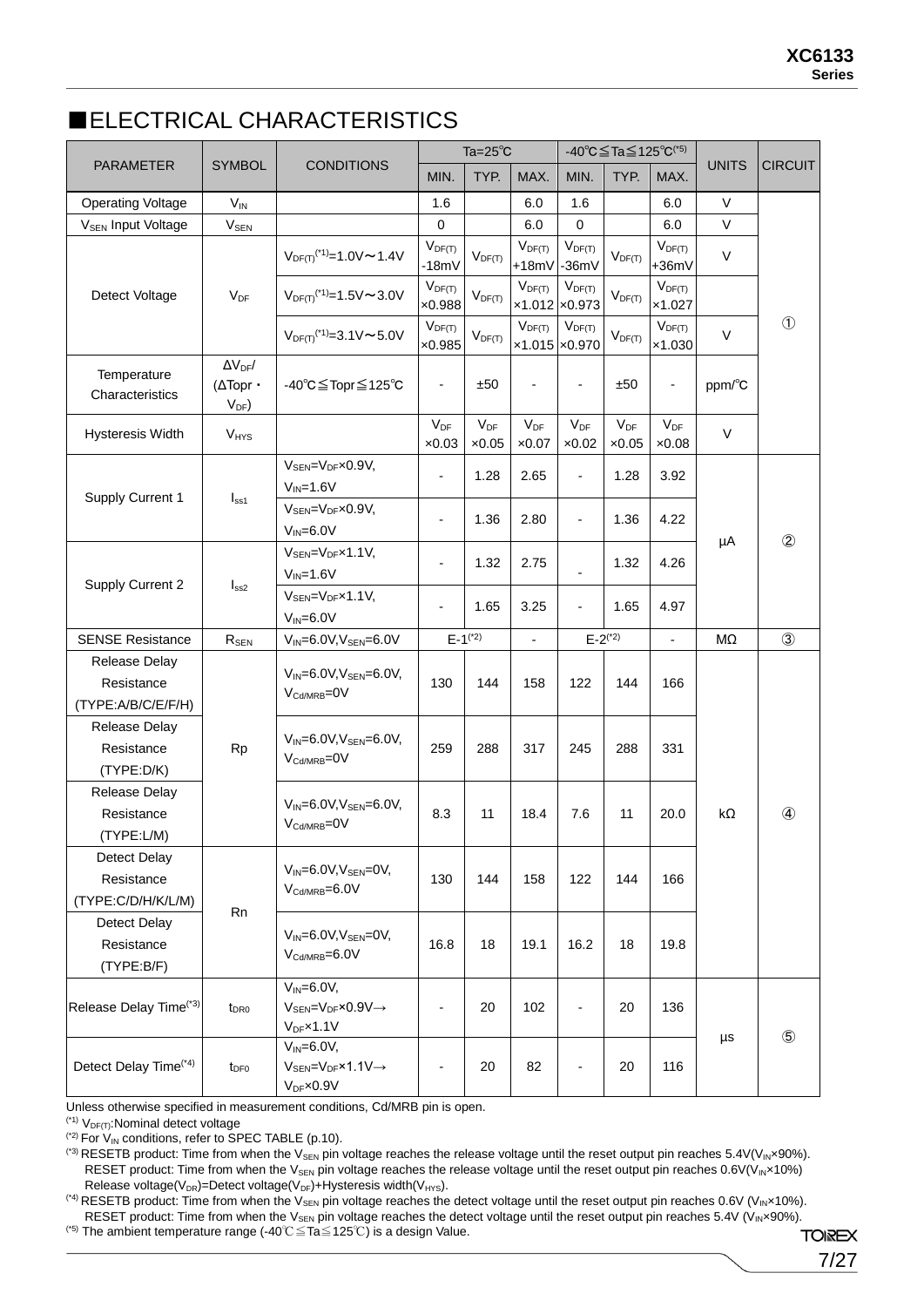### **ELECTRICAL CHARACTERISTICS (Continued)**

|                                        |                                      |                                                                                                   |                          | ----------<br>$Ta=25^\circ C$ |                          |                          | -40°C≦Ta≦125°C <sup>(*7)</sup> |                          |              |                |
|----------------------------------------|--------------------------------------|---------------------------------------------------------------------------------------------------|--------------------------|-------------------------------|--------------------------|--------------------------|--------------------------------|--------------------------|--------------|----------------|
| PARAMETER                              | <b>SYMBOL</b>                        | <b>CONDITIONS</b>                                                                                 | MIN.                     | TYP.                          | MAX.                     | MIN.                     | TYP.                           | MAX.                     | <b>UNITS</b> | <b>CIRCUIT</b> |
|                                        |                                      | $V_{\text{SEN}} = V_{\text{DF}} \times 0.9 V$ ,                                                   |                          |                               |                          |                          |                                |                          |              |                |
|                                        |                                      | Nch. V <sub>RESETB</sub> =0.3V                                                                    |                          |                               |                          |                          |                                |                          |              |                |
|                                        |                                      | $V_{IN} = 1.6V$                                                                                   | 1.9                      | 3.4                           | $\blacksquare$           | 0.7                      | 3.4                            | $\overline{\phantom{a}}$ |              |                |
|                                        |                                      | $V_{IN} = 2.0V$                                                                                   | 4.2                      | 6.0                           | $\overline{\phantom{a}}$ | 2.0                      | 6.0                            |                          |              |                |
|                                        | <b>IRBOUTN</b>                       | $V_{IN} = 3.0V$                                                                                   | 8.6                      | 10.5                          | $\overline{a}$           | 4.3                      | 10.5                           |                          |              |                |
|                                        |                                      | $V_{IN} = 4.0V$                                                                                   | 12.7                     | 14.1                          | $\overline{\phantom{a}}$ | 6.2                      | 14.1                           | $\overline{\phantom{a}}$ |              |                |
| <b>RESETB</b>                          |                                      | $V_{IN} = 5.0V$                                                                                   | 15.6                     | 17.0                          | $\overline{\phantom{a}}$ | 7.3                      | 17.0                           | $\blacksquare$           | mA           |                |
| <b>Output Current</b>                  |                                      | $V_{IN} = 6.0V$                                                                                   | 17.8                     | 19.2                          | $\overline{\phantom{a}}$ | 8.1                      | 19.2                           | ÷,                       |              |                |
|                                        |                                      | $V_{SEN} = V_{DF} \times 1.1 V$ ,<br>Pch.<br>VRESETB=VIN-<br>0.3V                                 |                          |                               |                          |                          |                                |                          |              |                |
|                                        | <b>IRBOUTP</b>                       | $V_{IN} = 1.6V$                                                                                   | $\overline{\phantom{a}}$ | $-1.2$                        | $-0.7$                   | $\blacksquare$           | $-1.2$                         | $-0.48$                  |              | $\circledast$  |
|                                        |                                      | $V_{IN} = 3.0V$                                                                                   | $\frac{1}{2}$            | $-3.0$                        | $-2.5$                   | $\overline{\phantom{a}}$ | $-3.0$                         | $-1.1$                   |              |                |
|                                        |                                      | $V_{IN} = 6.0V$                                                                                   | $\overline{\phantom{a}}$ | $-4.9$                        | $-4.4$                   | $\blacksquare$           | $-4.9$                         | $-2.5$                   |              |                |
|                                        | ROUTN                                | $V_{SEN} = V_{DF} \times 1.1 V$ ,<br>Nch. V <sub>RESET</sub> =0.3V                                |                          |                               |                          |                          |                                |                          |              |                |
|                                        |                                      | $V_{IN} = 1.6V$                                                                                   | 1.9                      | 3.4                           | $\blacksquare$           | 0.7                      | 3.4                            | $\overline{a}$           |              |                |
|                                        |                                      | $V_{IN} = 2.0V$                                                                                   | 4.2                      | 6.0                           | $\overline{\phantom{a}}$ | 2.0                      | 6.0                            | $\overline{\phantom{m}}$ |              |                |
|                                        |                                      | $V_{IN} = 3.0V$                                                                                   | 8.6                      | 10.5                          | $\blacksquare$           | 4.3                      | 10.5                           |                          |              |                |
|                                        |                                      | $V_{IN} = 4.0V$                                                                                   | 12.7                     | 14.1                          | $\overline{\phantom{a}}$ | 6.2                      | 14.1                           | $\overline{\phantom{a}}$ |              |                |
| <b>RESET</b><br><b>Output Current</b>  |                                      | $V_{IN} = 5.0V$                                                                                   | 15.6                     | 17.0                          | $\overline{a}$           | 7.3                      | 17.0                           | $\overline{\phantom{a}}$ | mA           |                |
|                                        |                                      | $V_{IN} = 6.0V$                                                                                   | 17.8                     | 19.2                          | $\overline{a}$           | 8.1                      | 19.2                           | ÷,                       |              |                |
|                                        |                                      | $V_{\text{SEN}} = V_{\text{DF}} \times 0.9 V$ ,<br>Pch. V <sub>RESET</sub> =V <sub>IN</sub> -0.3V |                          |                               |                          |                          |                                |                          |              |                |
|                                        | ROUTP                                | $V_{IN} = 1.6V$                                                                                   | $\overline{\phantom{a}}$ | $-1.2$                        | $-0.7$                   | $\blacksquare$           | $-1.2$                         | $-0.48$                  |              |                |
|                                        |                                      | $V_{IN} = 3.0V$                                                                                   |                          | $-3.0$                        | $-2.5$                   | $\overline{\phantom{a}}$ | $-3.0$                         | $-1.1$                   |              |                |
|                                        |                                      | $V_{IN} = 6.0V$                                                                                   | $\overline{\phantom{a}}$ | $-4.9$                        | $-4.4$                   | $\overline{\phantom{a}}$ | $-4.9$                         | $-2.5$                   |              |                |
| <b>RESETB Output</b>                   | $I_{LEAKN}$ <sup>(*6)</sup>          | $V_{IN} = 6.0 V, V_{SEN} = 6.0 V,$<br>Nch. VRESETB=6.0V                                           | $\overline{\phantom{0}}$ | 0.01                          | 0.1                      | $\overline{\phantom{a}}$ | 0.01                           | 1.0                      |              |                |
| Leakage Current                        | LEAKP                                | $V_{IN} = 6.0V, V_{SEN} = 0V,$<br>Pch. V <sub>RESETB</sub> =0V                                    | $\overline{\phantom{a}}$ | $-0.01$                       | $\overline{\phantom{a}}$ | $\overline{\phantom{a}}$ | $-0.01$                        | $\overline{\phantom{0}}$ |              |                |
| <b>RESET Output</b><br>Leakage Current | $I_{\textrm{LEAKN}}^{\textrm{(*6)}}$ | $V_{IN} = 6.0V, V_{SEN} = 0V,$<br>Nch. V <sub>RESET</sub> =6.0V                                   | $\overline{\phantom{a}}$ | 0.01                          | 0.1                      | $\overline{\phantom{a}}$ | 0.01                           | 1.0                      | μA           |                |
|                                        | LEAKP                                | $V_{IN} = 6.0 V, V_{SEN} = 6.0 V,$<br>Pch. V <sub>RESET</sub> =0V                                 | $\overline{\phantom{0}}$ | $-0.01$                       | $\overline{\phantom{a}}$ | $\blacksquare$           | $-0.01$                        | $\overline{\phantom{m}}$ |              |                |

Unless otherwise specified in measurement conditions, Cd/MRB pin is open.

(\*6) Max. value is for XC6133N (Nch open drain).

(\*7) The ambient temperature range (-40℃≦Ta≦125℃) is a design Value.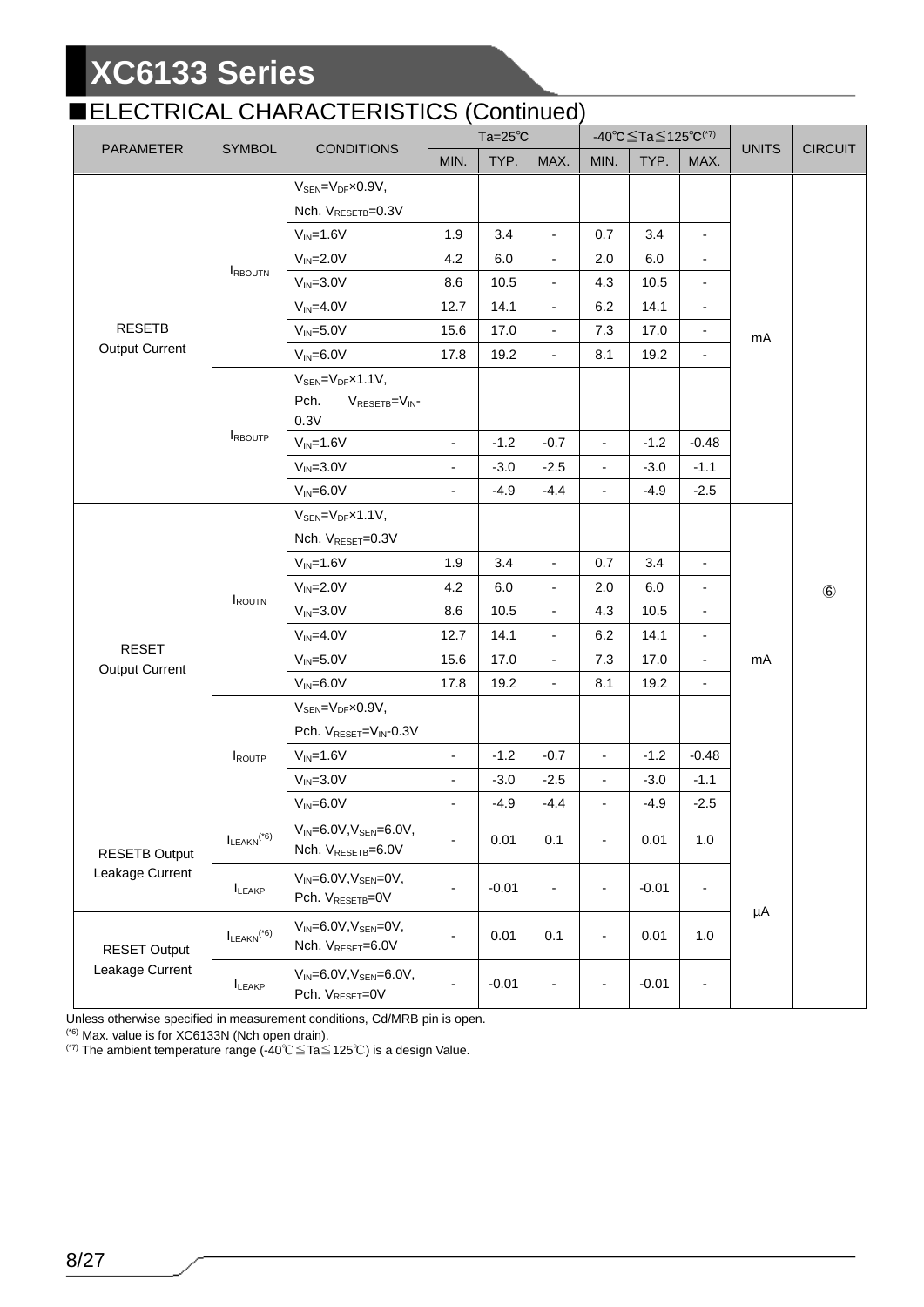### ■ELECTRICAL CHARACTERISTICS (Continued)

| <b>PARAMETER</b>                            | <b>SYMBOL</b><br><b>CONDITIONS</b> |                                                                                                    |                      | Ta= $25^{\circ}$ C |                                                                          |                      | -40 °C $\leq$ Ta $\leq$ 125 °C <sup>(*11)</sup> |                      |        | UNITS CIRCUIT  |
|---------------------------------------------|------------------------------------|----------------------------------------------------------------------------------------------------|----------------------|--------------------|--------------------------------------------------------------------------|----------------------|-------------------------------------------------|----------------------|--------|----------------|
|                                             |                                    |                                                                                                    | MIN.                 | TYP.               | MAX.                                                                     | MIN.                 | TYP.                                            | MAX.                 |        |                |
| Cd Pin Sink<br>Current<br>(TYPE: A/E)       | $I_{\text{Cd}}$                    | $V_{IN} = 1.6V$ ,<br>$V_{\text{Cd/MRB}} = 0.5V$ ,<br>$V_{\text{SEN}} = 0V$                         | 0.92                 | 1.2                |                                                                          | 0.66                 | 1.2                                             |                      | mA     | $\circledcirc$ |
| <b>Cd Pin Threshold</b><br>Voltage(Release) | V <sub>TCd1</sub>                  | $V_{IN}$ :1.6V $\sim$ 6.0V,<br>$V_{\text{SEN}} = 0 \vee \rightarrow V_{\text{DF}} \times 1.1 \vee$ | $VIN \times 0.46$    |                    | $V_{IN}$ x0.5 $V_{IN}$ x0.54 $V_{IN}$ x0.46 $V_{IN}$ x0.5 $V_{IN}$ x0.54 |                      |                                                 |                      | V      | $\circledR$    |
| <b>Cd Pin Threshold</b><br>Voltage(Detect)  | $V_{TCd2}$                         | $V_{IN}$ :1.6V $\sim$ 6.0V,<br>$V_{\text{SEN}} = V_{\text{DF}} \times 1.1 V \rightarrow 0 V$       |                      |                    |                                                                          |                      |                                                 |                      |        |                |
| <b>MRB High Level</b><br>Voltage            | <b>V<sub>MRH</sub></b>             | $V_{IN}$ :1.6V $\sim$ 6.0V,<br>$V_{\text{SFN}} = V_{\text{DF}} \times 1.1 V$                       | $V_{IN} \times 0.55$ |                    | $V_{IN}$                                                                 | $V_{IN} \times 0.55$ |                                                 | $V_{IN}$             | $\vee$ |                |
| <b>MRB Low Level</b><br>Voltage             | <b>V<sub>MRL</sub></b>             | $V_{IN}$ :1.6V $\sim$ 6.0V,<br>$V_{\text{SEN}} = V_{\text{DF}} \times 1.1 V$                       | $\Omega$             |                    | $V_{IN} \times 0.18$                                                     | $\mathbf 0$          |                                                 | $V_{IN} \times 0.18$ | $\vee$ | $\circled{9}$  |
| <b>MRB Minimum</b><br>Pulse Width           | $t_{MRIN}$ <sup>(*8)</sup>         | $V_{IN}$ : Refer to V-1 <sup>(*10)</sup> ,<br>$V_{\text{SEN}} = V_{\text{DF}} \times 1.1 V$        | 5.0                  |                    |                                                                          | 5.0                  |                                                 |                      |        | $\circledcirc$ |
|                                             | $t_{MRIN}$ <sup>(*9)</sup>         | Apply pulse from<br>$V_{DF}$ x1.1V to 0V to the<br>MRB pin.                                        | 32.0                 |                    |                                                                          | 32.0                 |                                                 |                      | μs     |                |

Unless otherwise specified in measurement conditions, Cd/MRB pin is open.

(\*8) Specification is guaranteed for types A/B/C/D/L/E/F/H/K/M of the CMOS output product and types E/F/H/K/M of the Nch open drain product.

(\*9) Specification is guaranteed for types A/B/C/D/L of the Nch open drain output product.

 $(10)$  For  $V_{IN}$  conditions, refer to SPEC TABLE (p.10).

(\*11) The ambient temperature range (-40℃≦Ta≦125℃) is a design Value.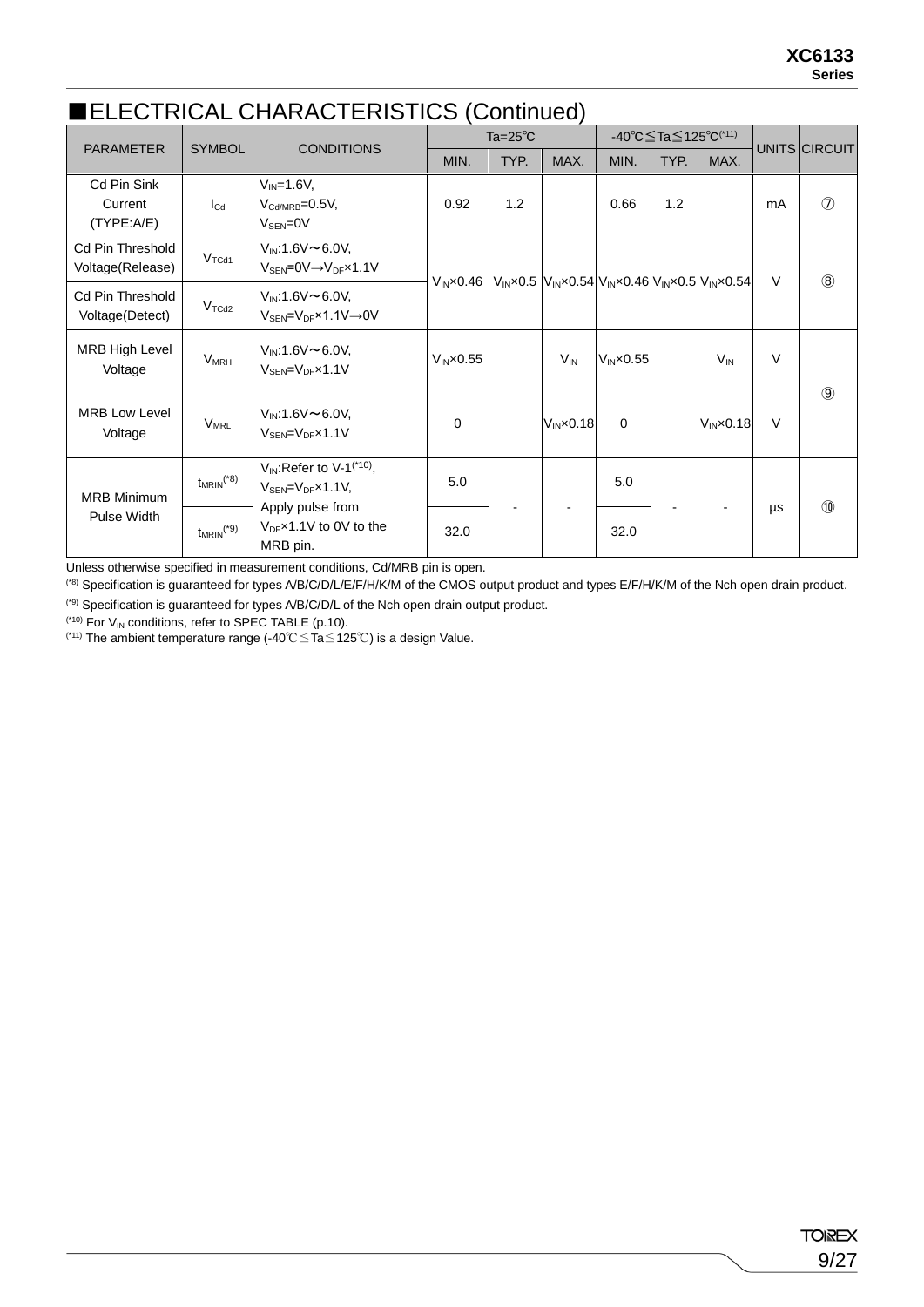## ■ELECTRICAL CHARACTERISTICS (SPEC TABLE)

Table of Characteristics by Voltage Setting

| NOMINAL DETECT    | $E-1(Ta=25^{\circ}C)$ |                               | E-2(-40 $^{\circ}$ C $\leq$ Ta $\leq$ 125 $^{\circ}$ C) | $V-1$ |                        |
|-------------------|-----------------------|-------------------------------|---------------------------------------------------------|-------|------------------------|
| <b>VOLTAGE(V)</b> |                       | SENSE Resistance( $M\Omega$ ) | SENSE Resistance( $M\Omega$ )                           |       | <b>INPUT</b>           |
| $V_{DF(T)}$       | MIN.                  | TYP.                          | MIN.                                                    | TYP.  | VOLTAGE<br>(V)         |
| 1.0               | 4.2                   | 13.5                          | 3.5                                                     | 13.5  | 1.6                    |
| 1.1               | 4.9                   | 14.9                          | 4.0                                                     | 14.9  | $\uparrow$             |
| 1.2               | 5.5                   | 16.3                          | 4.5                                                     | 16.3  | $\uparrow$             |
| 1.3               | 6.1                   | 17.7                          | 4.9                                                     | 17.7  | $\uparrow$             |
| 1.4               | 6.7                   | 19.1                          | 5.4                                                     | 19.1  | $\uparrow$             |
| 1.5               | 7.4                   | 20.5                          | 5.8                                                     | 20.5  | $V_{DF} \times 1.1$    |
| 1.6               | 8.0                   | 21.8                          | 6.3                                                     | 21.8  | $\uparrow$             |
| 1.7               | 8.6                   | 23.3                          | 6.7                                                     | 23.3  | $\uparrow$             |
| 1.8               | 9.2                   | 24.7                          | 7.2                                                     | 24.7  | $\uparrow$             |
| 1.9               | 9.9                   | 26.0                          | 7.6                                                     | 26.0  | $\uparrow$             |
| 2.0               | 10.5                  | 27.5                          | 8.1                                                     | 27.5  | $\uparrow$             |
| 2.1               | 11.1                  | 28.9                          | 8.6                                                     | 28.9  | $\uparrow$             |
| 2.2               | 18.0                  | 38.3                          | 12.1                                                    | 38.3  | $\uparrow$             |
| 2.3               | 17.8                  | 37.6                          | 11.9                                                    | 37.6  | $\uparrow$             |
| 2.4               | 17.5                  | 37.0                          | 11.8                                                    | 37.0  | $\uparrow$             |
| 2.5               | 17.3                  | 36.5                          | 11.7                                                    | 36.5  | $\uparrow$             |
| 2.6               | 17.1                  | 36.0                          | 11.5                                                    | 36.0  | $\uparrow$             |
| 2.7               | 17.0                  | 35.6                          | 11.4                                                    | 35.6  | $\uparrow$             |
| 2.8               | 16.8                  | 35.2                          | 11.3                                                    | 35.2  | $\uparrow$             |
| 2.9               | 16.7                  | 34.9                          | 11.2                                                    | 34.9  | $\uparrow$             |
| 3.0               | 16.5                  | 34.5                          | 11.1                                                    | 34.5  | $\uparrow$             |
| 3.1               | 16.4                  | 34.2                          | 11.0                                                    | 34.2  | $\uparrow$             |
| 3.2               | 16.3                  | 34.0                          | 11.0                                                    | 34.0  | $\uparrow$             |
| 3.3               | 16.2                  | 33.7                          | 10.9                                                    | 33.7  | $\uparrow$             |
| 3.4               | 16.1                  | 33.5                          | 10.8                                                    | 33.5  | $\uparrow$             |
| 3.5               | 16.0                  | 33.2                          | 10.8                                                    | 33.2  | $\blacktriangle$<br>I. |
| 3.6               | 15.9                  | 33.0                          | 10.7                                                    | 33.0  | $\uparrow$             |
| 3.7               | 15.8                  | 32.8                          | 10.7                                                    | 32.8  | $\uparrow$             |
| 3.8               | 15.7                  | 32.6                          | 10.6                                                    | 32.6  | $\uparrow$             |
| 3.9               | 15.7                  | 32.5                          | 10.6                                                    | 32.5  | $\uparrow$             |
| 4.0               | 15.6                  | 32.3                          | 10.5                                                    | 32.3  | $\uparrow$             |
| 4.1               | 15.6                  | 32.2                          | 10.5                                                    | 32.2  | $\uparrow$             |
| 4.2               | 15.5                  | 32.0                          | 10.5                                                    | 32.0  | $\uparrow$             |
| 4.3               | 15.4                  | 31.9                          | 10.4                                                    | 31.9  | $\uparrow$             |
| 4.4               | 15.4                  | 31.8                          | 10.4                                                    | 31.8  | $\uparrow$             |
| 4.5               | 15.3                  | 31.7                          | 10.3                                                    | 31.7  | $\uparrow$             |
| 4.6               | 15.3                  | 31.5                          | 10.3                                                    | 31.5  | $\uparrow$             |
| 4.7               | 15.2                  | 31.4                          | 10.3                                                    | 31.4  | $\uparrow$             |
| 4.8               | 15.2                  | 31.3                          | 10.2                                                    | 31.3  | $\uparrow$             |
| 4.9               | 15.1                  | 31.2                          | 10.2                                                    | 31.2  | $\uparrow$             |
| $5.0\,$           | 15.1                  | 30.1                          | 10.2                                                    | 30.1  | $\uparrow$             |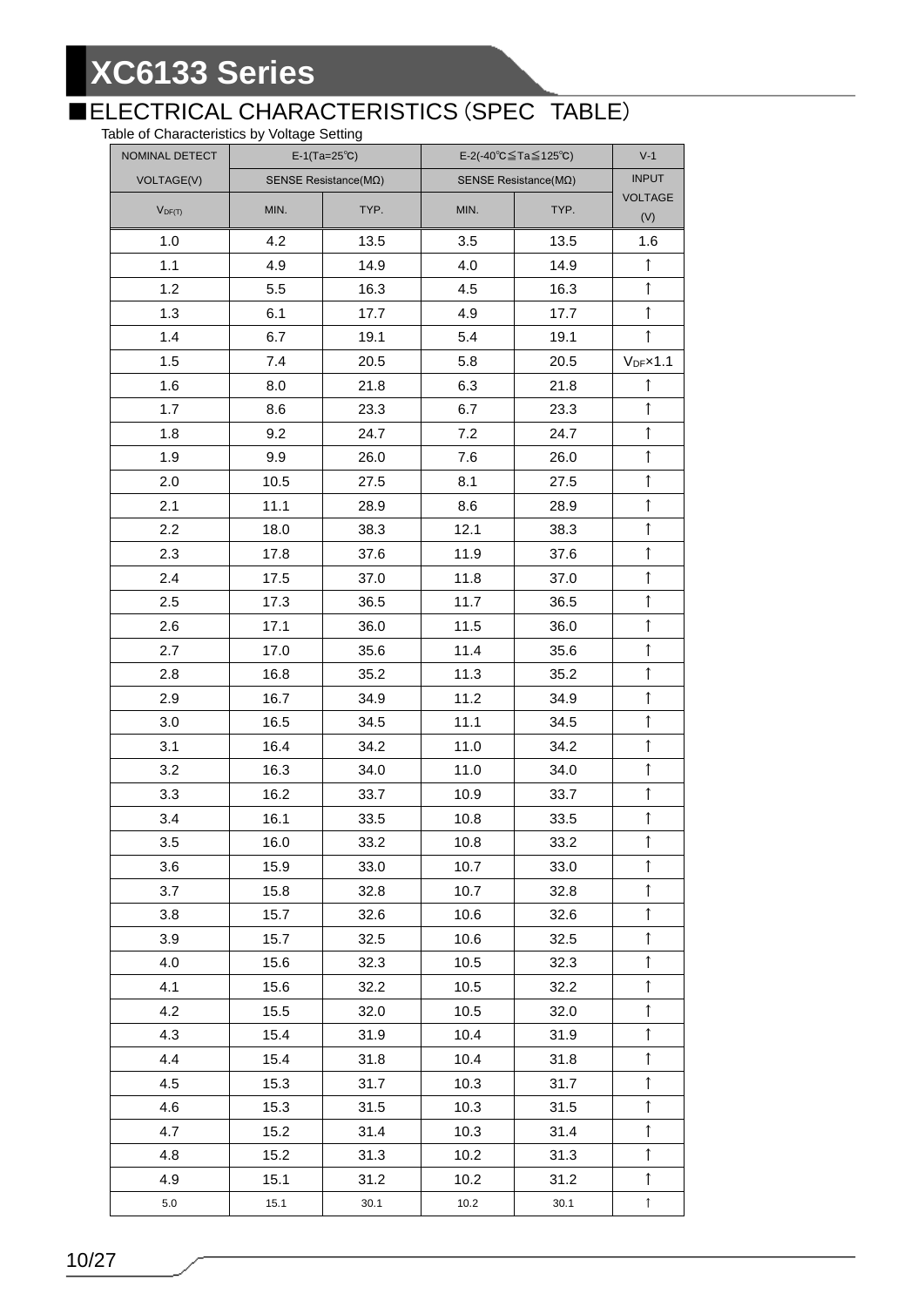## ■TEST CIRCUITS

### CIRCUIT①



#### CIRCUIT②



### CIRCUIT③



### CIRCUIT④



\*"RESET" is A/B/C/D/L type, and "RESETB" is E/F/H/K/M type.

**TOIREX** 11/27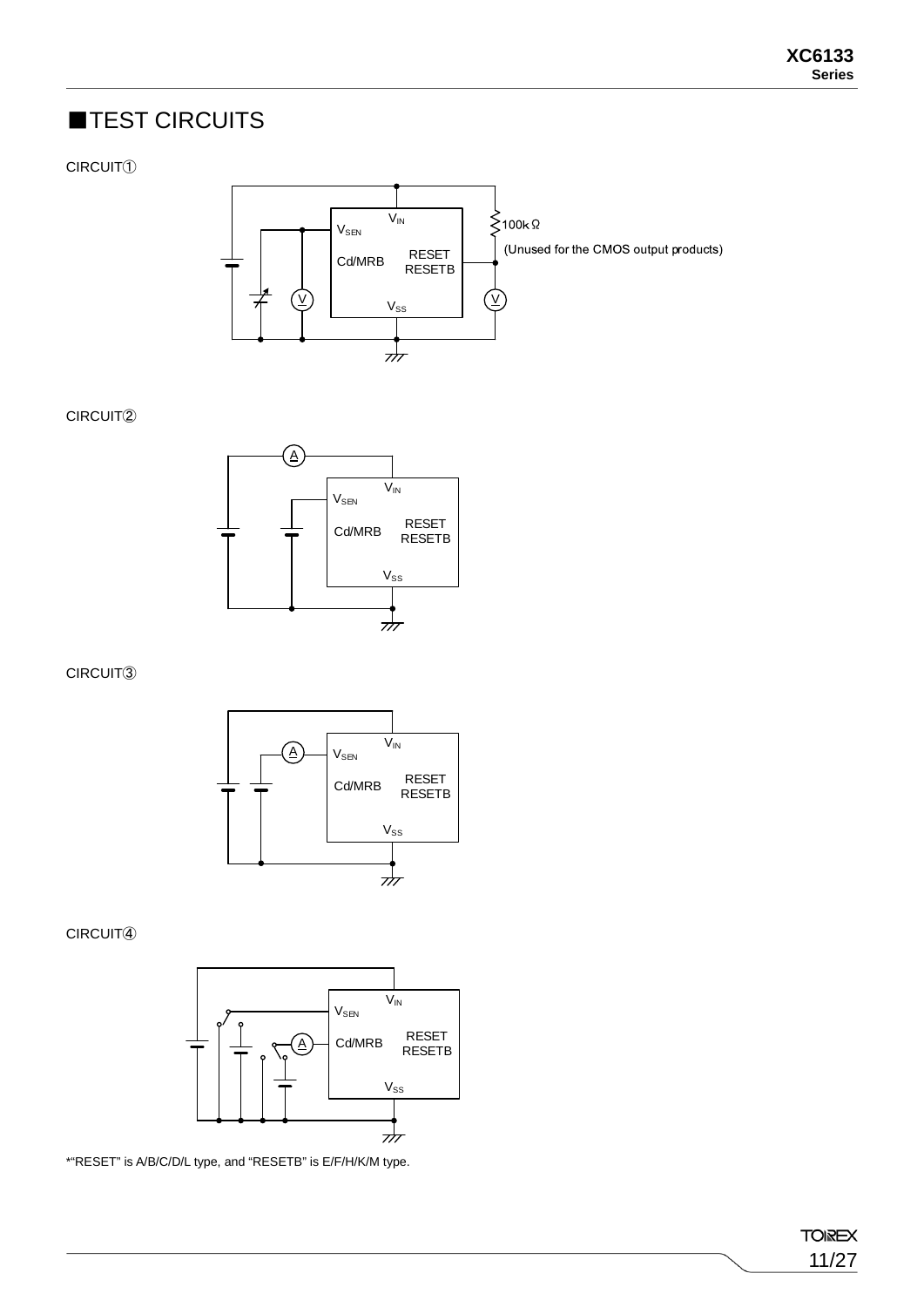## **TEST CIRCUITS (Continued)**

CIRCUIT⑤



#### CIRCUIT⑥



CIRCUIT⑦



#### CIRCUIT⑧



\*"RESET" is A/B/C/D/L type, and "RESETB" is E/F/H/K/M type.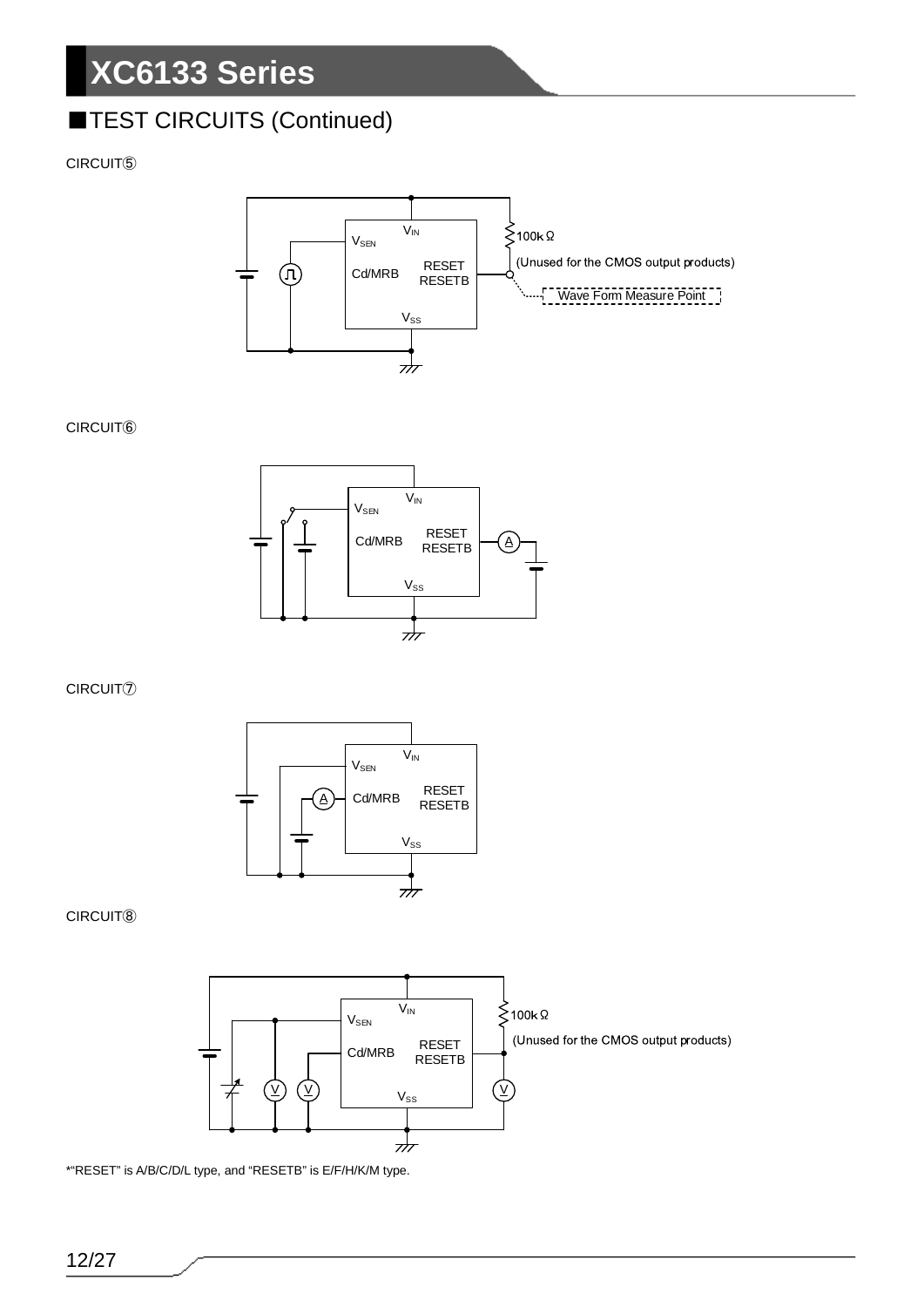## **TEST CIRCUITS (Continued)**

CIRCUIT⑨



\*"RESET" is A/B/C/D/L type, and "RESETB" is E/F/H/K/M type.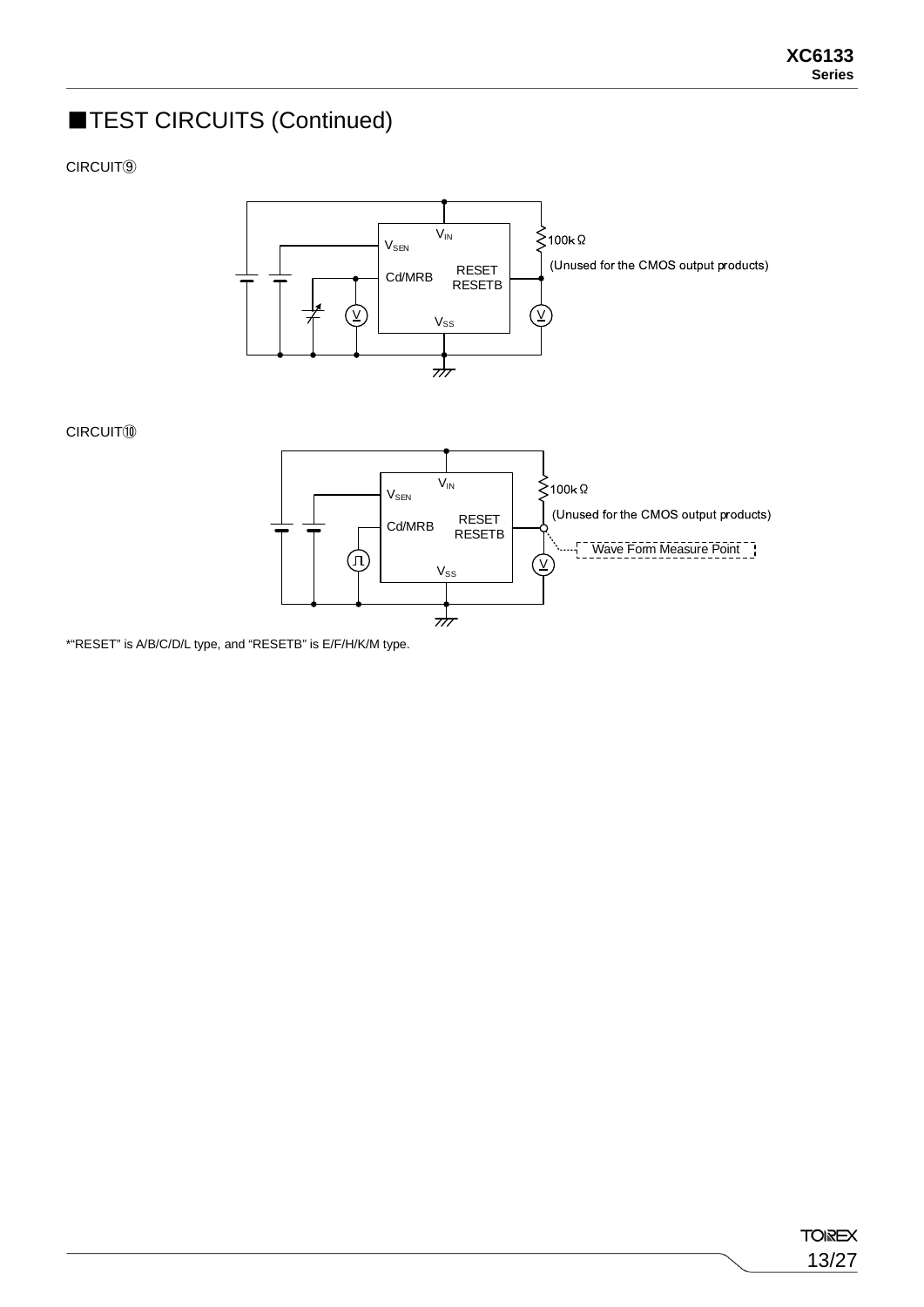## ■OPERATIONAL DESCRIPTION

### **<Basic Operation>**

Fig. 1 shows a typical block diagram. Fig. 2 shows the timing chart of Fig. 1.



\* The XC6133N series (N-ch open drain output) requires a resistor to pull up the output.





Fig. 2: Timing chart of Fig. 1(V<sub>IN</sub>=6.0V, Active Low)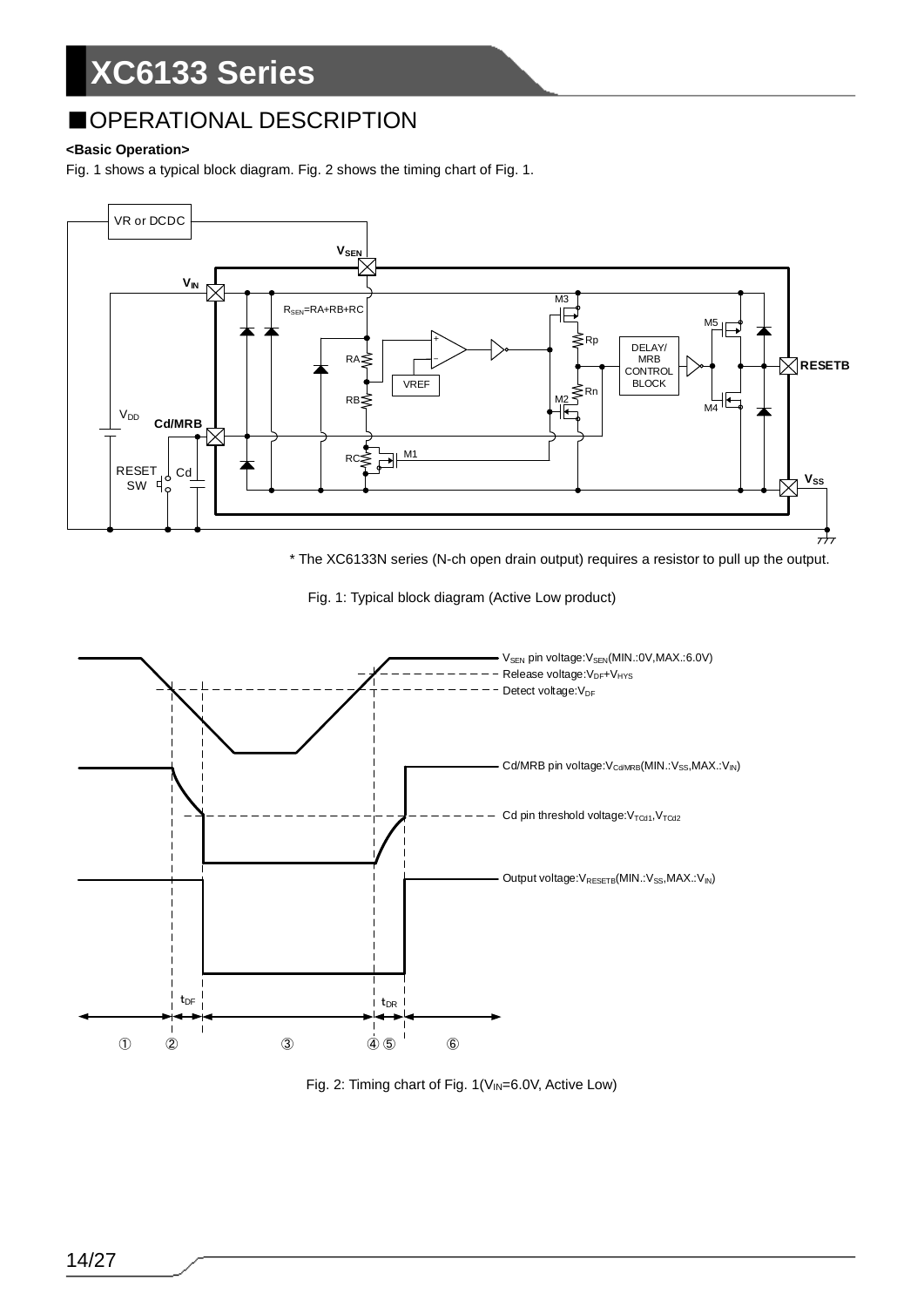## ■OPERATIONAL DESCRIPTION (Continued)

(1) The initial state, a voltage that is sufficiently high (MAX.: 6.0V) with respect to the release voltage is applied to the V<sub>SEN</sub> pin, and the delay capacitance Cd is charged up to the power input pin voltage.

The Vsen pin voltage starts to fall, and during the time until it reaches the detect voltage (VSEN>VDF), VRESETB IS High level  $(=V_{\text{IN}})$ .

Note: If the pull-up resistor is connected to a power supply other than the power input pin  $V_{IN}$  when using the Nch open drain output (XC6133N), High level will be the voltage of the power supply to which the pull-up resistor is connected.

©The V<sub>SEN</sub> pin voltage continues to drop, and when it reaches the detect voltage (V<sub>SEN</sub>=V<sub>DF</sub>), the Nch transistor for delay capacitance discharge turns ON, and discharge of the delay capacitance Cd starts through the delay resistor Rn. The time from  $V_{\text{SEN}}=V_{\text{DF}}$  until  $V_{\text{RESETB}}$  reaches Low level is the detect delay time t<sub>DF</sub> (the detect time when the capacitor is not connected to the Cd/MRB pin is t<sub>DF0</sub>). The delay capacitance Cd is discharged through the delay resistor Rn when it is above the threshold voltage of  $V_{TCD2}$ . When it is below the threshold voltage of  $V_{TCD2}$ , the delay capacitance Cd is discharged faster through the internal built-in low impedance switch.

**3During the time that the V<sub>SEN</sub>** pin voltage is below the detect voltage  $V_{DF}$ , the delay capacitance Cd discharges to ground level. The  $V_{SEN}$  pin starts rising again, and during the time until it reaches the release voltage ( $V_{SEN}< V_{DF}+V_{HYS}$ ),  $V_{RESETB}$  holds Low level.

 $\Phi$ The V<sub>SEN</sub> pin voltage continues to rise, and when it reaches the release voltage (V<sub>DF</sub>+V<sub>HYS</sub>), the Nch transistor for delay capacitance discharge turns OFF, and charging of the delay capacitance Cd through the delay resistor Rp starts. The delay capacitance Cd is discharged through the delay resistor Rp when it is below the threshold voltage of  $V_{\text{TCD1}}$ . When it is above the threshold voltage of  $V<sub>TCD1</sub>$ , the delay capacitance Cd is discharged faster through the internal built-in low impedance switch.

 $\bullet$  When the Cd/MRB pin voltage reaches  $V_{\text{TCd1}}$ ,  $V_{\text{RESETB}}$  changes to High level. The time from  $V_{\text{SEN}}=V_{\text{DF}}+V_{\text{HYS}}$  until the  $V_{\text{RESETB}}$  logic changes is the release delay time t<sub>DR</sub> (the release time when the capacitor is not connected to the Cd/MRB pin is t<sub>DR0</sub>).

**6During the time that the VSEN pin voltage is higher than the detect voltage (VSEN>VDF), VRESETB holds High level.** The above operation description is for an Active Low detection product. For an Active High product, reverse the logic of the reset pin.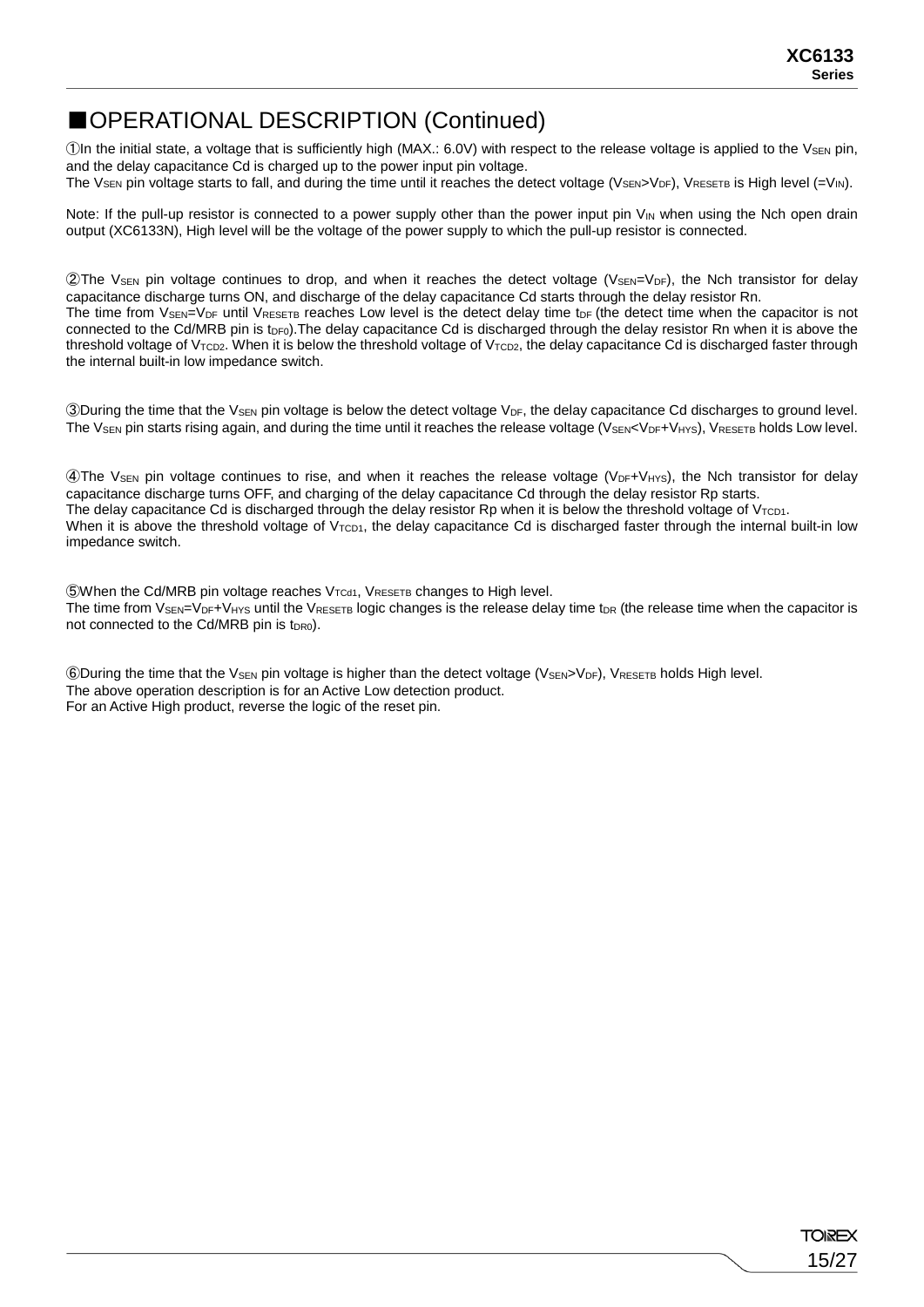### ■OPERATIONAL DESCRIPTION (Continued)

#### **<High voltage detection circuit example>**

High voltage detects battery voltage (+B) which was divided into R1 and R2. The calculation method for high voltage detection is given below. For the circuit schematic, refer to Fig. 3: High voltage detection circuit.

 $V_{DF}(H) = V_{DF}(T) \times \{(R1 + R2) \div R2\}$  $V<sub>HYS</sub>(H)=V<sub>HYS</sub>x{(R1+R2)} ÷ R2$  $V_{DR}(H) = V_{DF}(H) + V_{HYS}(H)$ 

Example 1: For detecting 12.0V (+B: Battery voltage), R1=220kΩ and R2=20kΩ are set to divide the battery voltage and the  $V_{\text{SEN}}$  pin voltage is set to  $V_{\text{DF}}(T)=1.0V$ .

The release voltage  $V_{DR}(T)=1.05V(TYP)$  and  $V_{HYS}=V_{DR}(T)-V_{DF}(T)=0.05V(TYP)$  are pre-set inside the IC.

 $V_{DF}(H) = 12.0V$  $V_{HYS}(H)=0.6V$  $V_{DR}(H) = 12.6V$ 

- (Note 1)  $V_{DF}(H)$  is the detect voltage after external adjustment.
- (Note 2)  $V_{HYS}(H)$  is the hysteresis range after external adjustment.
- (Note 3)  $V_{DR}(H)$  is the release voltage after external adjustment.
- (Note 4)  $V_{DF}(T)$  is the detect voltage.
- (Note 5) V<sub>HYS</sub> is the hysteresis range inside of the IC.
- (Note  $6$ )  $V_{DR}(T)$  is the release voltage.
- (Note  $7$ ) The R2 resistance is in parallel with the internal  $R_{\text{SEN}}$  resistance, and thus to increase the accuracy of the detect voltage and release voltage after external adjustment, select an R2 resistance that is sufficiently small with respect to the R<sub>SEN</sub> resistance. For R<sub>SEN</sub> resistance values, refer to SPEC TABLE
- (Note 8) If high voltage is to be detected, divide the voltage with resistors R1 and R2 so that VsEN pin $\leq$ 6V.



Fig. 3: High Voltage Detection Circuit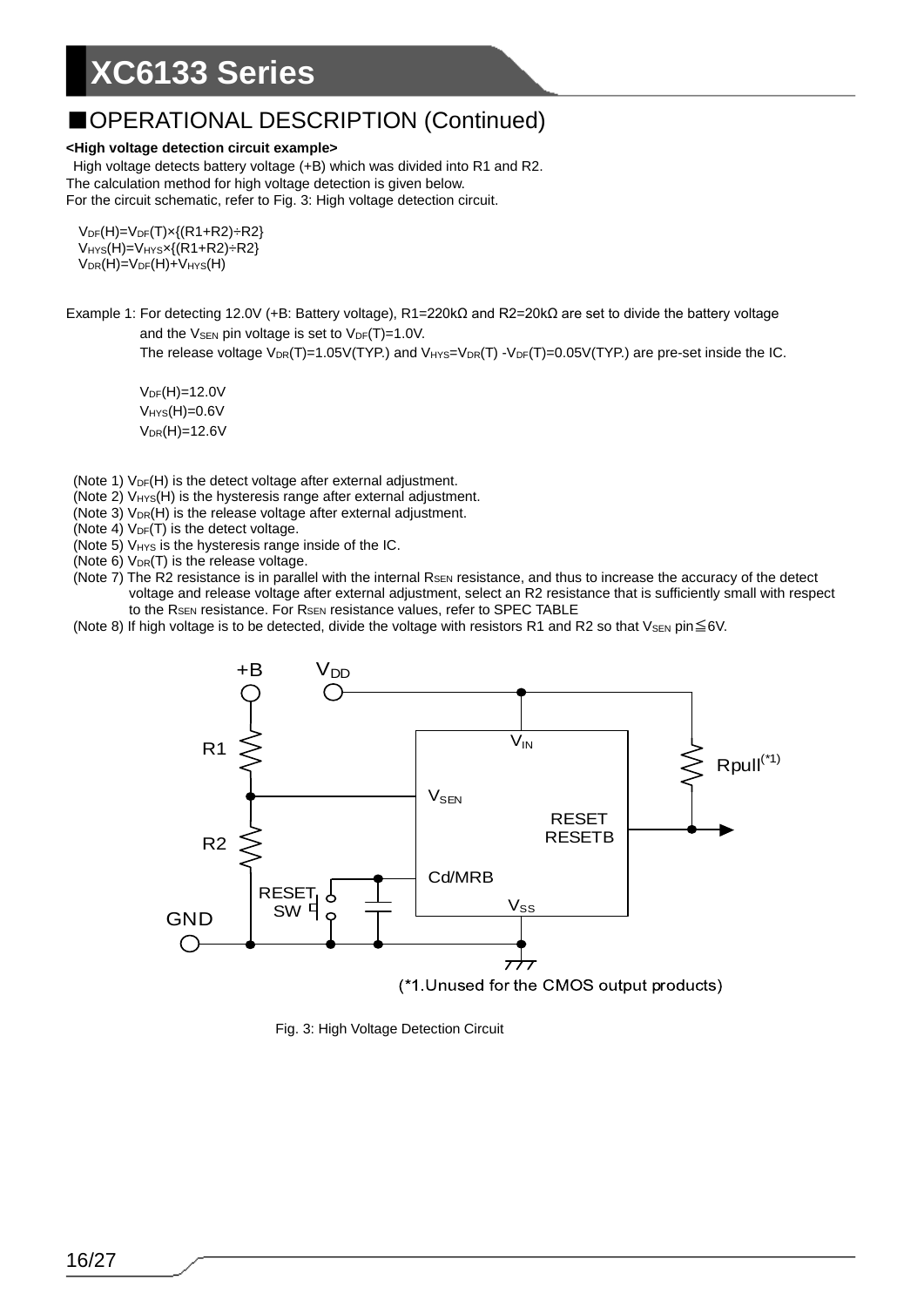### ■OPERATIONAL DESCRIPTION (Continued)

#### **<Release delay time / detect delay time>**

The release delay time and detect delay time are determined by the delay resistors (Rp and Rn) and the delay capacitance Cd. The ratio of the delay resistances (Rp and Rn) is selectable from 5 options. The delay time is adjustable using the combination of delay resistance and delay capacitance value. (Refer to "Selection Guide") The release delay time ( $t_{DR}$ ) is calculated using Equation (1).

> $t_{DR} = RpxCdx{-ln(1-V_{TCd1}/V_{IN})}+t_{DRO}$  ...(1) \* ln is the natural logarithm.

The delay capacitance pin threshold voltage is  $V_{\text{TCd1}}=V_{\text{IN}}/2(\text{TYP.})$ , and thus when  $t_{DR0}$  can be neglected, the release delay time can be calculated simply using Equation (2).

 $t_{DR}$ =Rp×Cd×[-ln{1-(V<sub>IN</sub>/2)/V<sub>IN</sub>}]=Rp×Cd×0.693 ... (2)

The detect delay time (t<sub>DF</sub>) is calculated using Equation (3).

 $tp_F=RnxCdx{-ln(V_{TCd2}/V_{IN})}+tp_{F0}$  ...(3) \* ln is the natural logarithm.

The delay capacitance pin threshold voltage is  $V_{TCd2}=V_{IN}/2$  (TYP.), and thus when  $t_{DF0}$  can be neglected, the detect delay can be calculated simply using Equation (4).

tDF=Rn×Cd×{-ln(VIN/2)/VIN}=Rn×Cd×0.693 …(4)

Example 2: When type A is selected (Rp:Rn=144k $\Omega$ :0 $\Omega$ ), the delay times are as follows: If Cd is set to 0.1uF,

$$
t_{\rm DR} = 144 \times 10^3 \times 0.1 \times 10^{-6} \times 0.693 = 10 \, \text{ms}
$$

 $t_{DF}$  is the detect delay time ( $t_{DF}$ ) when the delay capacitance Cd is not connected.

Example 3: When type B is selected (Rp:Rn=144kΩ:18kΩ), the delay times are as follows: If Cd is set to 0.1uF,

 $t_{DR}$ =144×10<sup>3</sup>×0.1×10<sup>-6</sup>×0.693=10ms  $t_{DF} = 18 \times 10^{3} \times 0.1 \times 10^{-6} \times 0.693 = 1.25$ ms

(Note 9) The release delay times t<sub>DR</sub> in Examples 2 and 3 are the values calculated from Equation (2). (Note 10) The detect delay time t<sub>DF</sub> in Example 3 is the value calculated from Equation  $(4)$ .

(Note 11) Note that the delay times will vary depending on the actual capacitance value of the delay capacitance Cd.

**TOIREX** 17/27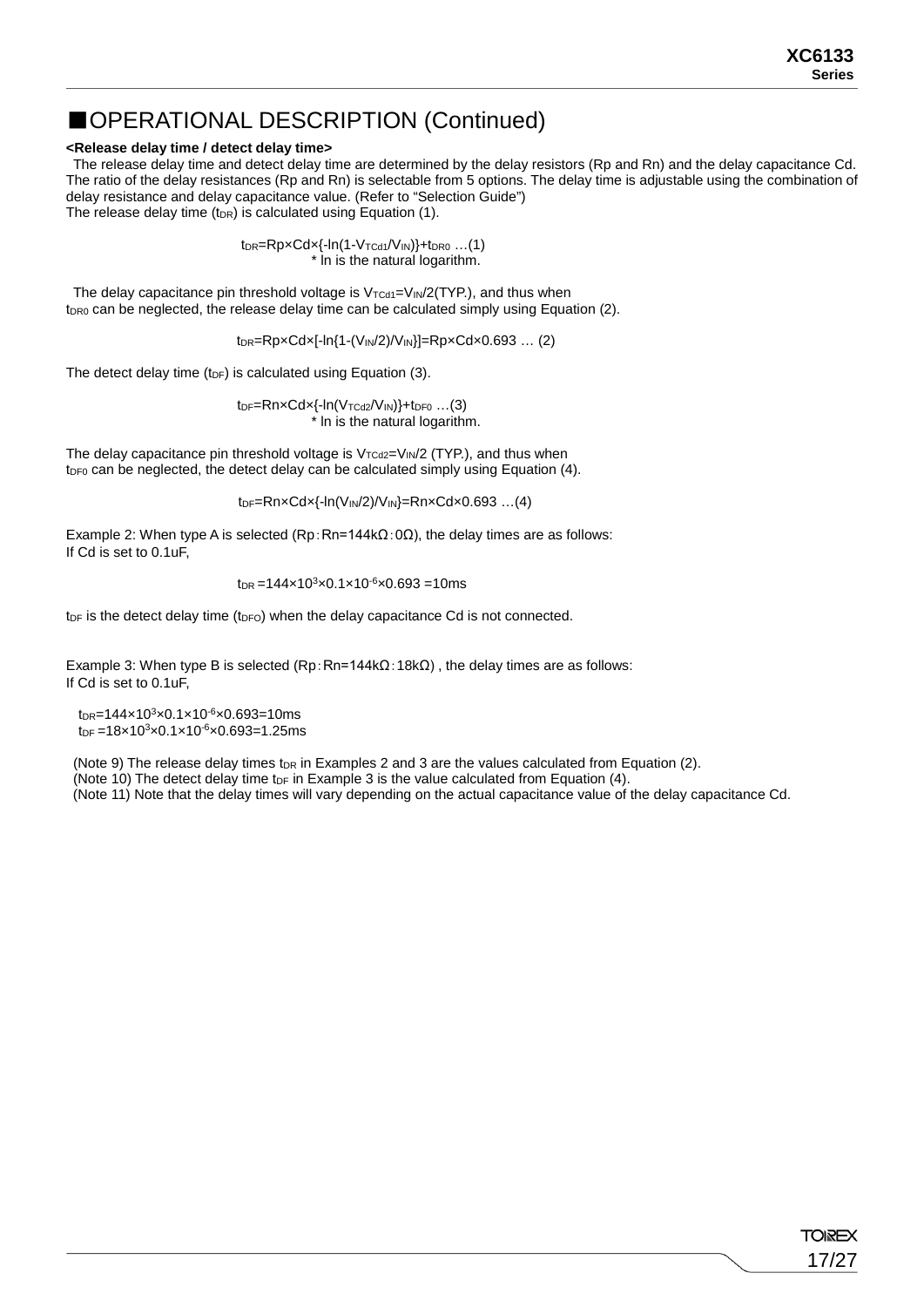## ■OPERATIONAL DESCRIPTION (Continued)

#### <**Manual reset function**>

The Cd/MRB pin can also be used as a manual reset pin.

When the Cd and RESET switch are connected to the Cd/MRB pin (refer to Fig.1), and under the release condition, if the RESET switch turns on, then the detect signal is generated at the RESET/RESETB pin forcibly.

For Active Low type (RESETB), under the release condition, if the RESET switch turns on, then the voltage at the RESETB pin changes from H to L after the detect delay time.

For Active High type (RESET), under the release condition, if the RESET switch turns on, then the voltage at the RESET pin changes from L to H after the detect delay time.

Under the detect condition, the condition will be kept even if the RESET switch turns on and off.

In the case that either H level or L level is fed to the Cd/MRB pin without the RESET switch, the behavior of the XC6133 follows the timing chart in Fig. 4.

L level is fed to MRB pin under the detect condition, the RESET switch will be kept. H level is fed to MRB pin under the detect condition, the RESET switch will be undefined.

Even though the voltage at the  $V_{\text{SEN}}$  pin changes from a higher voltage than the detect voltage to a lower voltage, as long as H level is fed to the MRB pin, the release condition is kept.

If H level or L level is fed to the Cd/MRB pin forcibly, then even though Cd is connected to the pin, the XC6133 can't have any delay time.



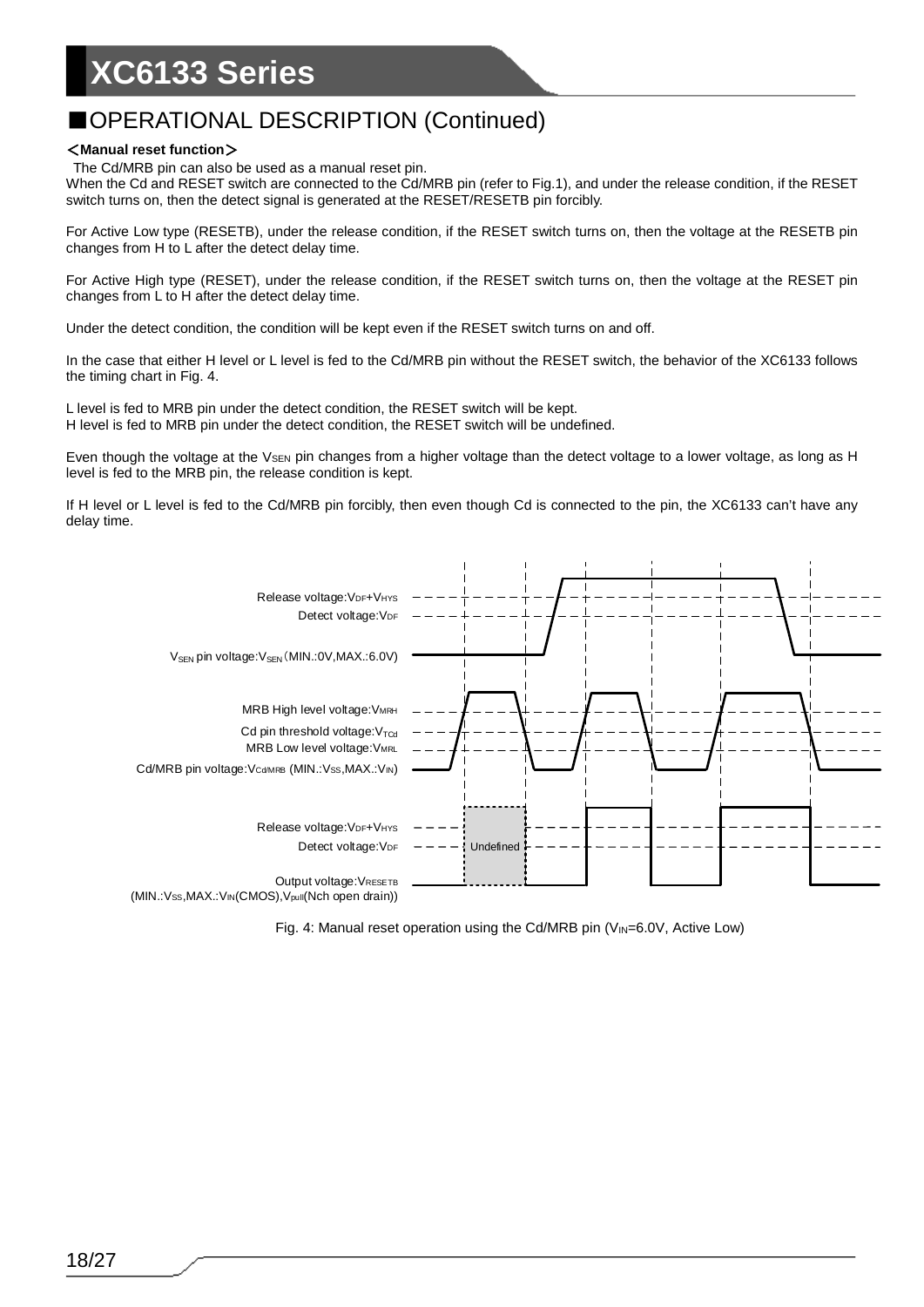19/27

**TOREX** 

## ■NOTES ON USE

1) Please use this IC within the stated maximum ratings. For temporary, transitional voltage drop or voltage rising phenomenon, the IC isliable to malfunction should the ratings be exceeded.

2) The power input pin voltage may fall due to the flow through current during IC operation and the resistance component between the power supply and the power input pin.

In the case of CMOS output, a drop in the power input pin voltage may occur in the same way due to the output current. When this happens, if the power input pin voltage drops below the minimum operating voltage, a malfunction may occur.

3) Note that large, sharp changes of the power input pin voltage may lead to malfunction.

4) Power supply noise is sometimes a cause of malfunction. Sufficiently test using the actual device, such as inserting a capacitor between V<sub>IN</sub> and GND.

5) There is a possibility that oscillation will occur if the resistances of the V<sub>SEN</sub> pin is high. Use a resistance of 1MΩ or less between the node to monitor and V<sub>SEN</sub> pin.

6) Exercise caution if V<sub>IN</sub> and V<sub>SEN</sub> are started in common, as the output will be undefined until V<sub>IN</sub> reaches the operating voltage.

7) For a manual reset function, in case when the function is activated by feeding either MRB H level or MRB L level to Cd/MRB pin instead of using a reset switch, please note these phenomena below;

・The RESET output signal will be undefined when MRB H is fed to Cd/MRB pin under the detect condition.

• The RESET output signal will be undefined based on the voltage relationship between VsEN pin and Cd/MRB pin.

8) When an N-ch open drain output is used, the VRESETB voltage at detection and release is determined by the pull-up resistance connected to the output pin. Refer to the following when selecting the resistance value.

At detection:

VRESETB=Vpull/(1+Rpull/RON)

Vpull:Voltage after pull-up

R<sub>ON</sub><sup>(\*1)</sup>: ON resistance of N-ch driver M4 (calculated from VRESETB/IRBOUTN based on electrical characteristics) Example: When  $V_{IN}=2.0V^{(2)}$ , Ron=0.3/4.2×10<sup>-3</sup>=71.4 $\Omega$  (MAX.).

If it is desired to make  $V_{RESETB}$  at detection 0.1V or less when  $V_{pull}$  is 3.0V,

 $R_{pull}=(V_{pull}/V_{RESETB})-1\} \times R_{ON} = {(3/0.1)}-1\} \times 71.4=2.1k\Omega$ 

Therefore, to make the output voltage at detection 0.1V or less under the above conditions, the pull-up resistance must be 2.1kΩ or higher.  $(1)$  Note that R<sub>ON</sub> becomes larger as  $V_{IN}$  becomes smaller.

 $(2)$  For  $V_{IN}$  in the calculation, use the lowest value of the input voltage range you will use.

At release:

 $V_{RESETB}=V_{pull}/(1+R_{pull}/R_{off})$ 

Vpull: Voltage after pull-up

Roff: Resistance when N-ch driver M4 is OFF (calculated from VRESETB/ILEAKN based on electrical characteristics) Example: When V<sub>pull</sub> is 6.0V, R<sub>off</sub>=6/(0.1×10<sup>-6</sup>)=60MΩ (MIN.). If it is desired to make V<sub>RESETB</sub> 5.99V or higher,

 $R_{pull}=\{(V_{pull}/V_{RESETB})-1\} \times R_{off}=\{(6/5.99)-1\} \times 60 \times 10^6 \doteqdot 100 \ \Omega$ 

Therefore, to make the output voltage at release 5.99V or higher under the above conditions, the pull-up resistance must be 100kΩ or less.

9) If the discharge time of the delay capacitance Cd at detection is short and the delay capacitance Cd cannot be discharged to ground level, charging will take place at the next release operation with electric charge remaining in the delay capacitance Cd, and this may cause the release delay time to become noticeably short.

10) If the charging time of the delay capacitance Cd at release is short and the delay capacitance Cd cannot be charged to the VIN level, the delay capacitance Cd will discharge from less than the VIN level at the next detection operation, and this may cause the detect delay time to become noticeably short.

11) Torex places an importance on improving our products and their reliability.

We request that users incorporate fail-safe designs and post-aging protection treatment when using Torex products in their systems.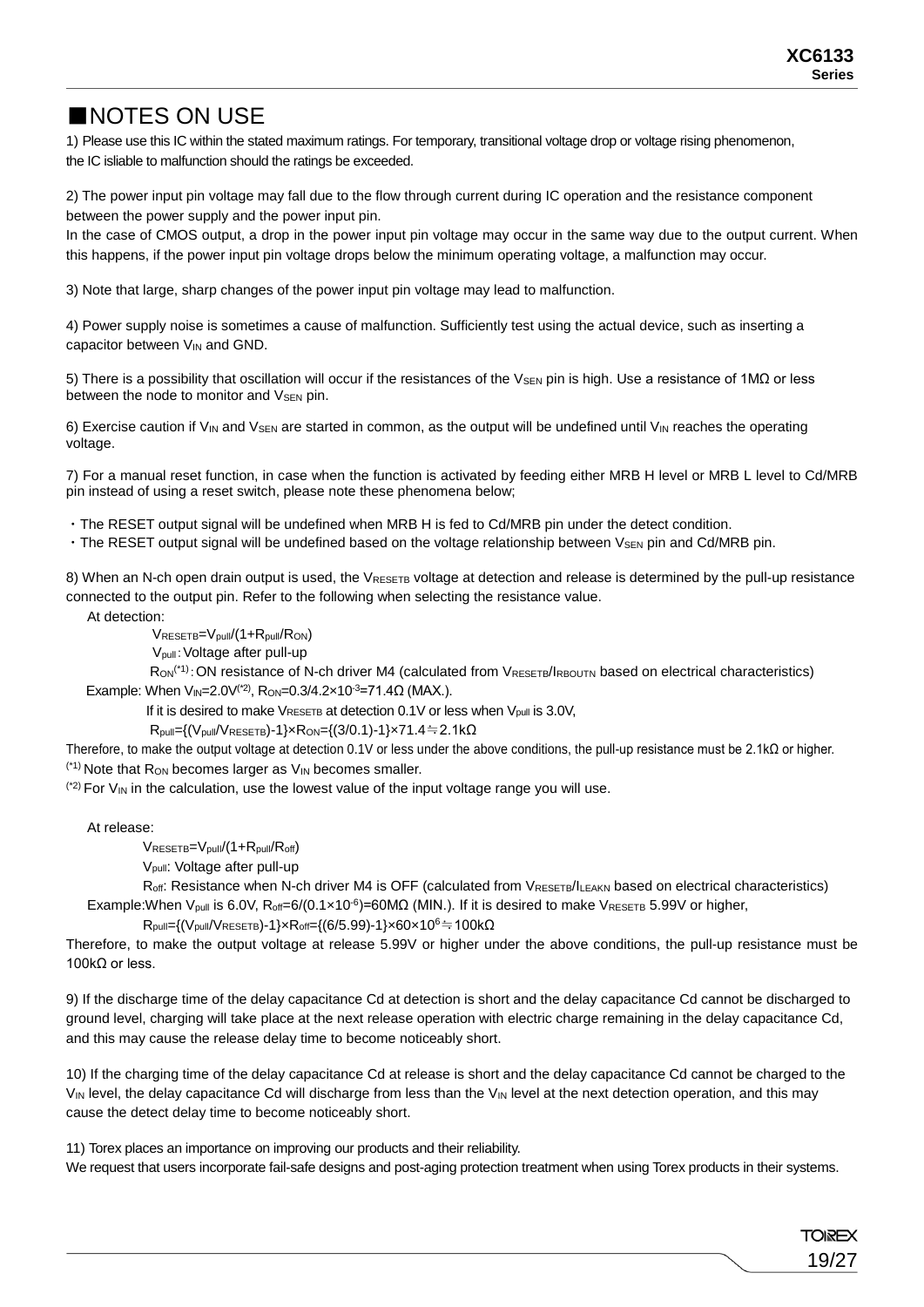## **■TYPICAL PERFORMANCE CHARACTERISTICS**

#### (1) Detect, Release Voltage vs. Ambient Temperature

 $XC6133 (V_{DF(T)}=1.0V)$ 

 $XC6133 (V_{DF(T)}=5.0V)$ 

















XC6133

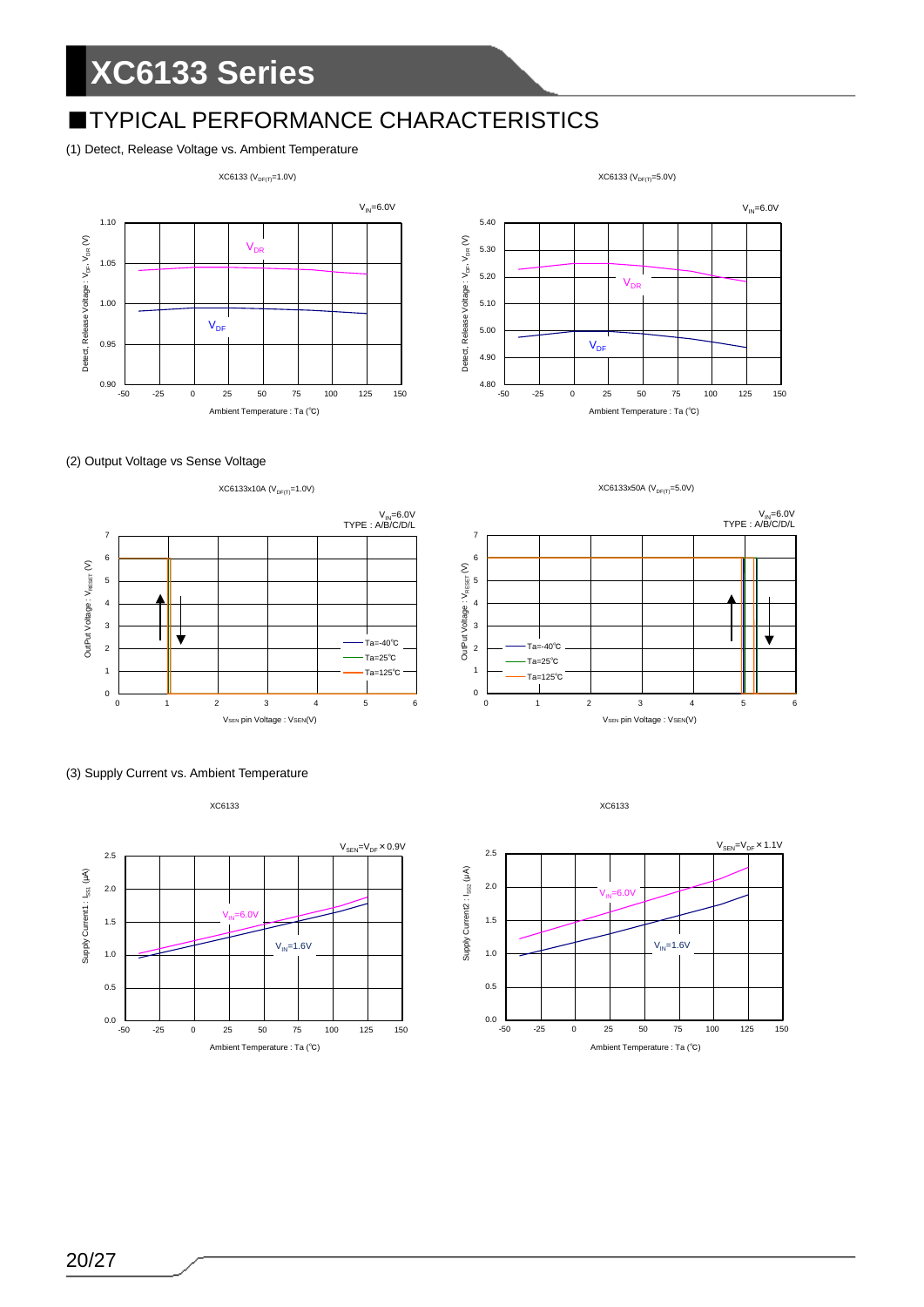## ■TYPICAL PERFORMANCE CHARACTERISTICS (Continued)

(4) Supply Current vs. Input Voltage







 $XC6133 (V_{DF(T)}=1.0V)$ 





XC6133





XC6133



**TOIREX** 21/27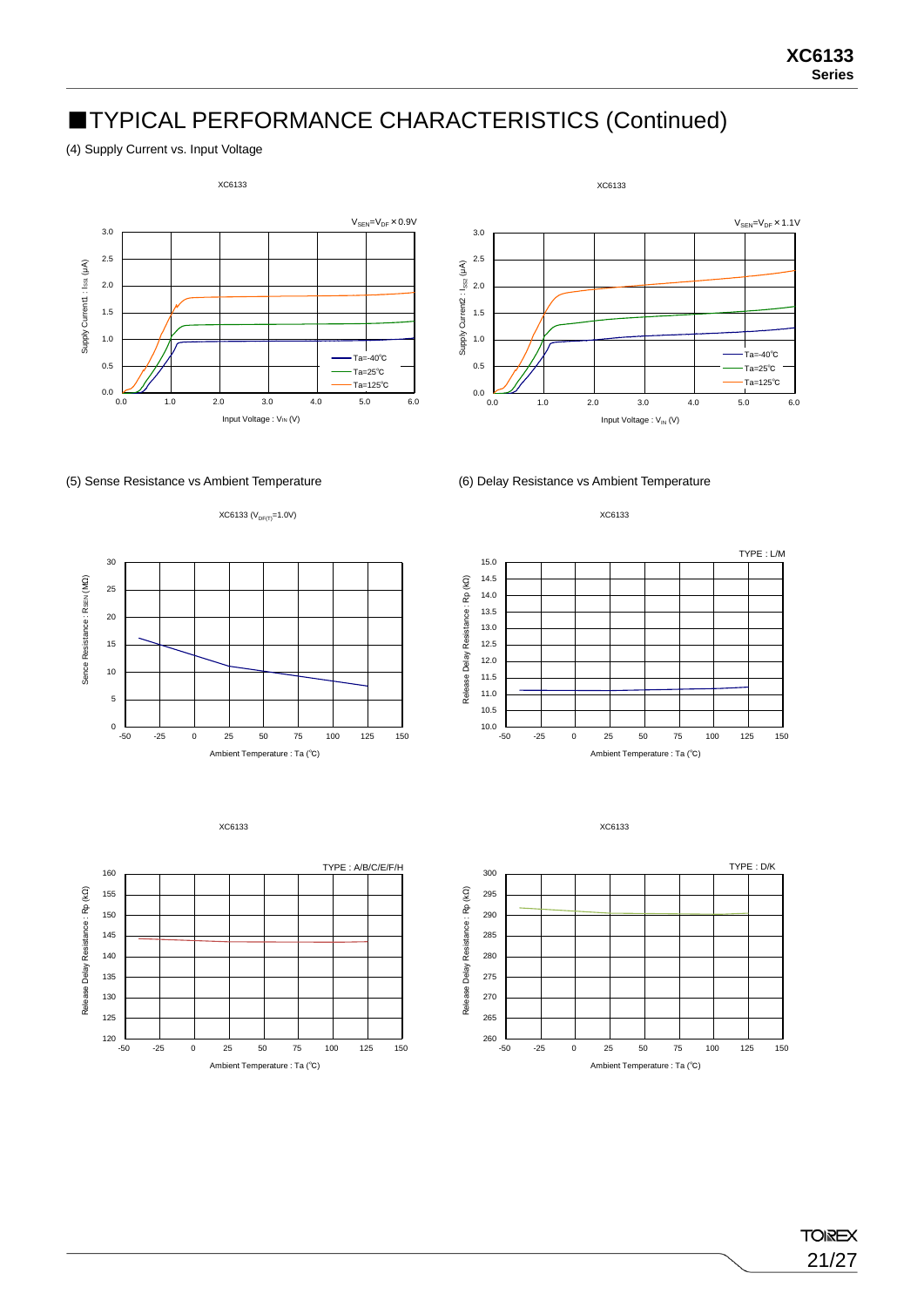## ■TYPICAL PERFORMANCE CHARACTERISTICS (Continued)

#### (6) Delay Resistance vs Ambient Temperature (Continued)

#### XC6133





(7) Delay Time vs Ambient Temperature (8) RESET Output Current vs Ambient Temperature (Continued)











22/27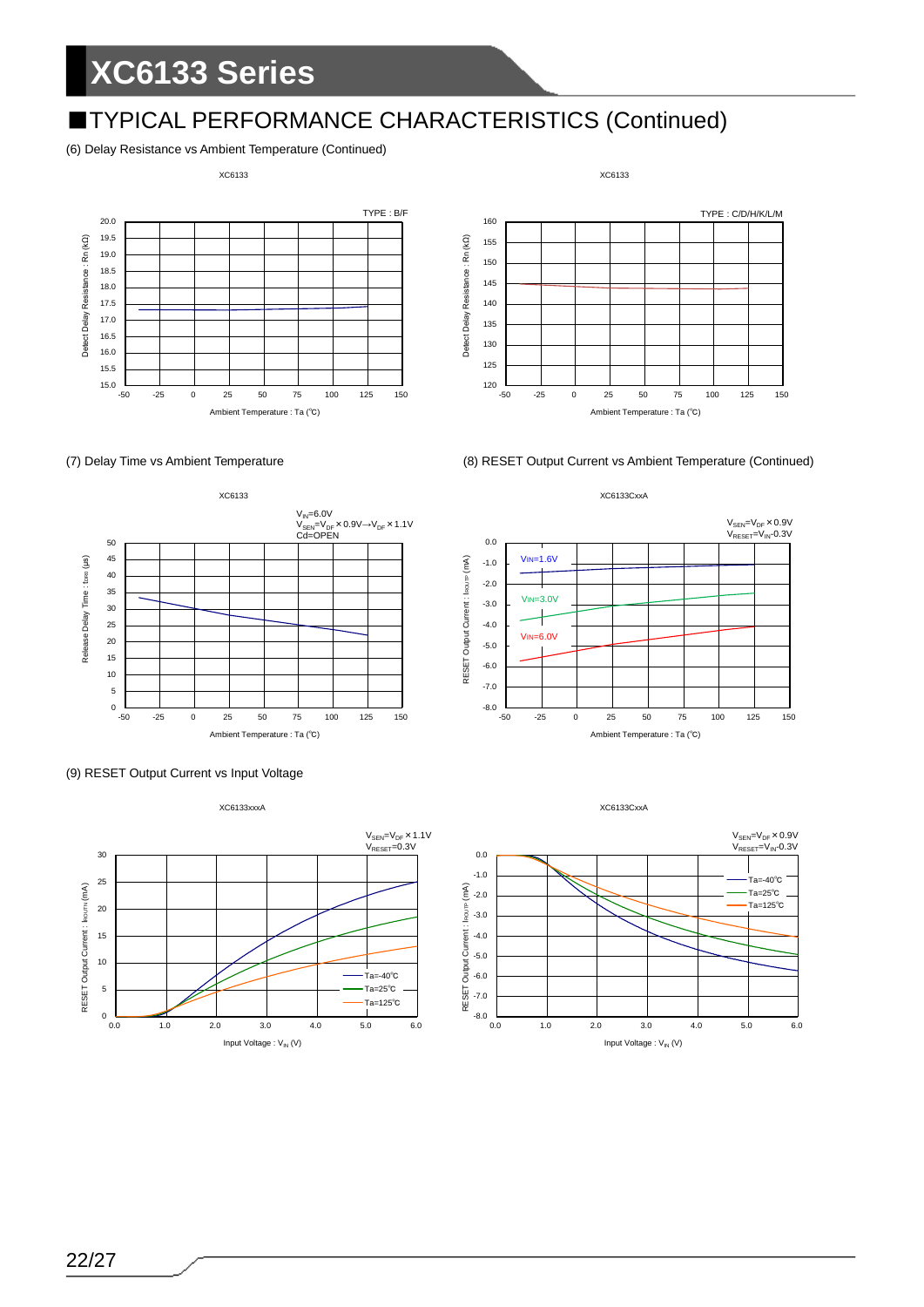## ■TYPICAL PERFORMANCE CHARACTERISTICS (Continued)

(10) RESET Output Leakage Current vs Ambient Temperature



#### (11) Cd Pin Sink Current vs Ambient Temperature (12) Cd Pin Sink Current vs Input Voltage



#### (13) Cd Pin Threshold Voltage vs Ambient Temperature

XC6133







**TOIREX** 23/27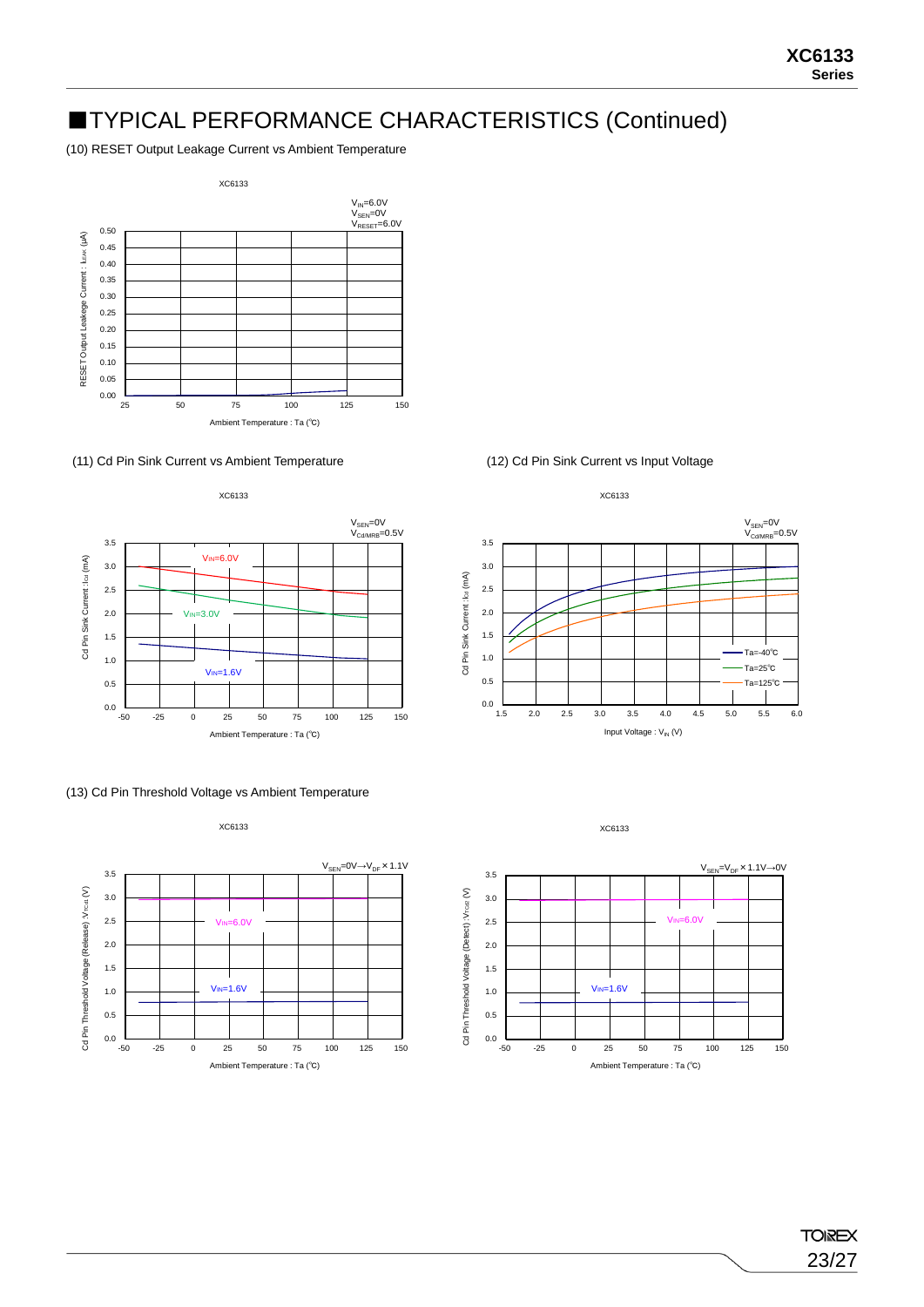## ■TYPICAL PERFORMANCE CHARACTERISTICS (Continued)

(14) MRB High Level Threshold Voltage vs Ambient Temperature (15) MRB Low Level Threshold Voltage vs Ambient Temperature



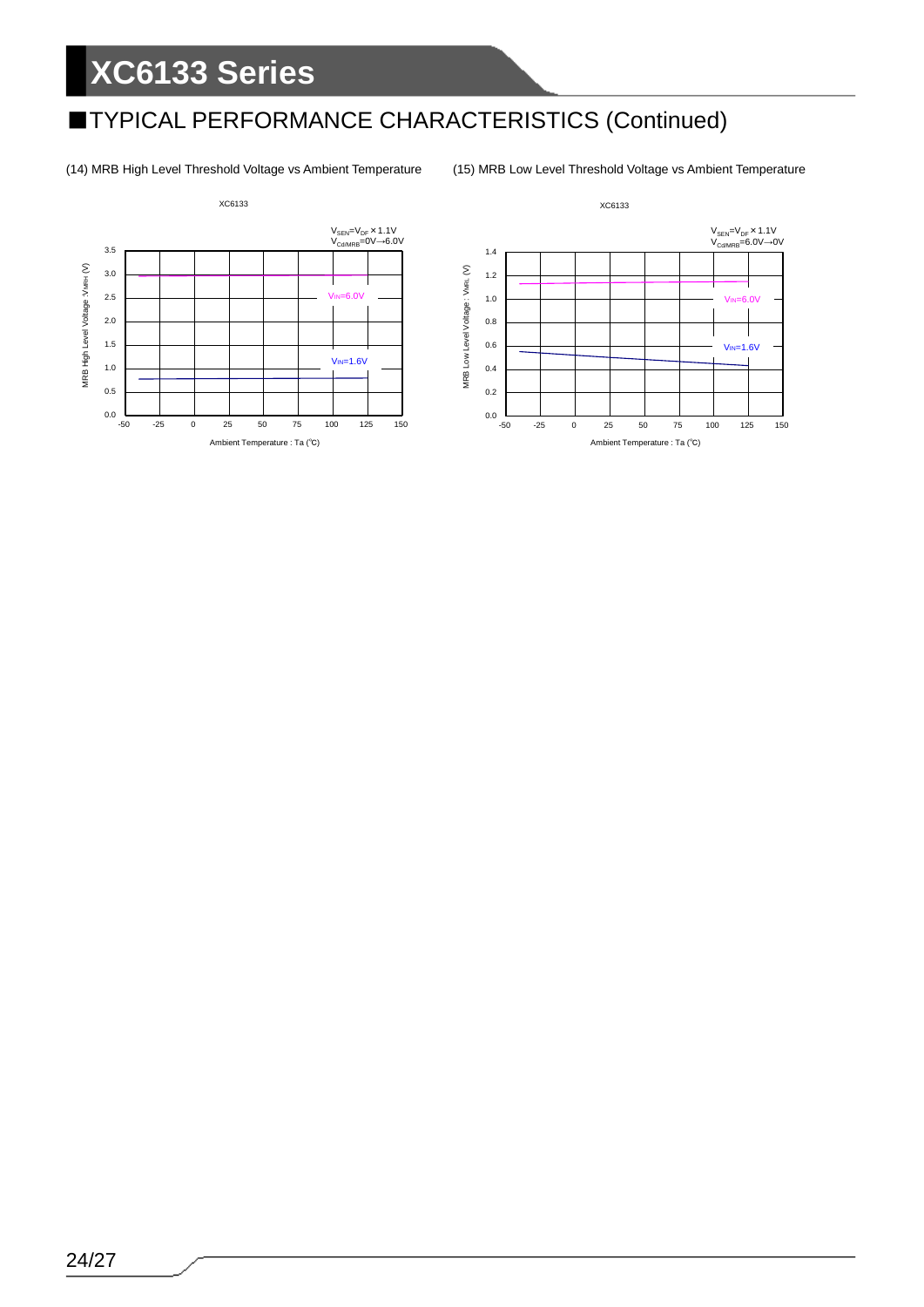## ■PACKAGING INFORMATION

For the latest package information go to, [www.torexsemi.com/technical-support/packages](https://www.torexsemi.com/technical-support/packages/)

| <b>PACKAGE</b> | <b>OUTLINE / LAND PATTERN</b> | <b>THERMAL CHARACTERISTICS</b> |                                 |  |  |  |
|----------------|-------------------------------|--------------------------------|---------------------------------|--|--|--|
| SOT-26         | SOT-26 PKG                    | <b>Standard Board</b>          | <b>SOT-26 Power Dissipation</b> |  |  |  |
| USP-6C         | USP-6C PKG I                  | JESD51-7 Board                 | <b>USP-6C Power Dissipation</b> |  |  |  |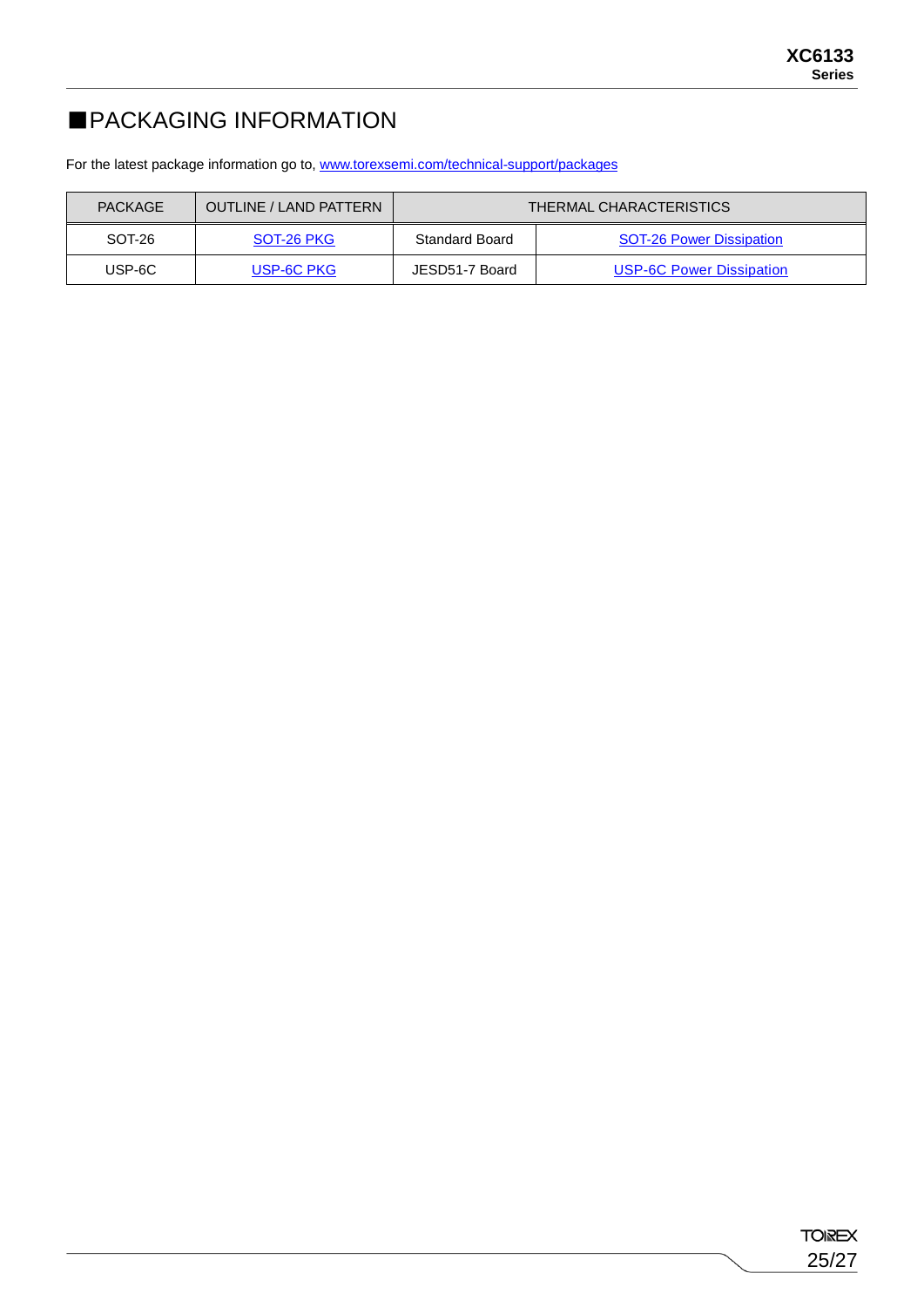## ■MARKING RULE



USP-6C



represents products series

| MARK | <b>PRODUCT SERIES</b> |
|------|-----------------------|
|      | XC6133*******-G       |

,③ represents internal sequential number

01, …, 09, 10, …, 99, A0, …, A9, B0, …, B9, …, Z9… repeated. (G, I, J, O, Q, W excluded)

,⑤ represents production lot number

~09, 0A~0Z, 11~9Z, A1~A9, AA~AZ, B1~ZZ in order.

(G, I, J, O, Q, W excluded)

\* No character inversion used.